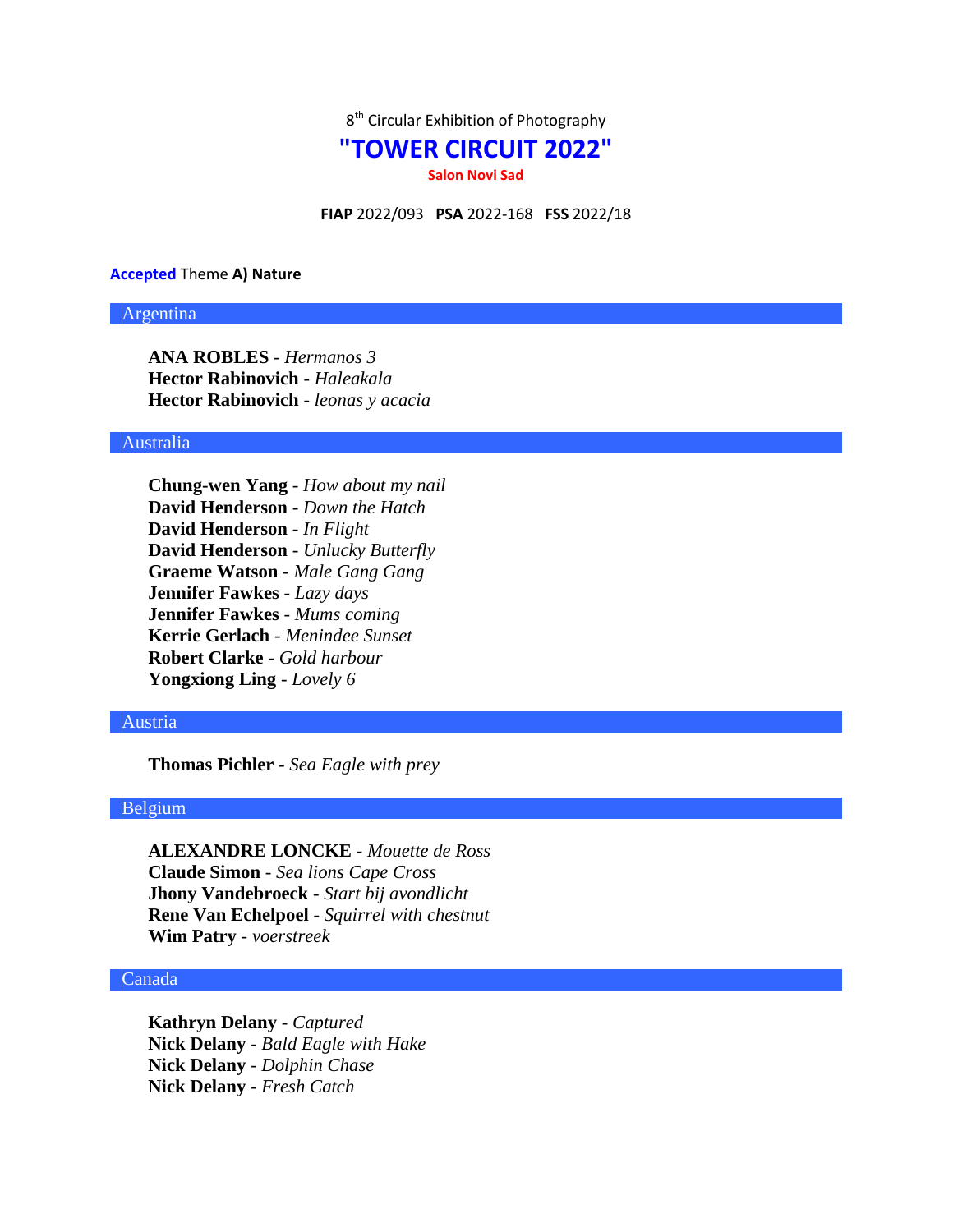# China

**DEGUI ZHU** - *DANCING* **DEGUI ZHU** - *ECHO* **DEGUI ZHU** - *EMBRACE* **DEGUI ZHU** - *Embrace3* **Dingya Xu** - *e-le* **Dingya Xu** - *fu-yu-zi* **Dong Zhu** - *Embrace* **Dong Zhu** - *landing* **Dong Zhu** - *Singing* **Dong Zhu** - *watching around* **Gang Lu** - *Mountains stand steeply 9* **Guizhong Guo** - *Swans over the forest* **Guomei Yang** - *Dreamland* **Guomei Yang** - *Following* **Hongnan Zhao** - *Hurst* **Houyu Liu** - *Scales of the earth* **Houyu Liu** - *Vast expanse* **Houyu Liu** - *Wind erosion* **Jiajun Niu** - *lonely* **Jiajun Niu** - *swan lake 10* **Jiajun Niu** - *swan lake 3* **Jiangbin Chang** - *Wandering* **Jiangchuan Tong** - *Compete for prey* **Jiangchuan Tong** - *Gypaetus barbatus* **Jiangchuan Tong** - *Law of the jungle* **Jiangchuan Tong** - *Return home* **Jianping Li** - *Bush elephants* **Jianping Li** - *Fearless* **Jianping Li** - *The rising sun* **Jinfang Hao** - *Ice Habitat* **Jinfang Hao** - *Wait plz* **Jingmei Liu** - *Snow rhyme* **Jurong Yu** - *Flowing clouds* **Jurong Yu** - *Spectacular views in Xinjiang 9* **Liang Wu** - *Challenge 3* **Ping Xu** - *Dreamlike Zhagana* **Qiming Lv** - *Duel* **Qiming Lv** - *Single skating* **Qingshun Liu** - *air battle 1* **Qingshun Liu** - *Looking at each other* **Shengfu Jiao** - *contend* **Shengfu Jiao** - *Kendekoke* **Shengfu Jiao** - *rush 1* **Xiaoping Mao** - *Feed* **Xiaoping Mao** - *Home*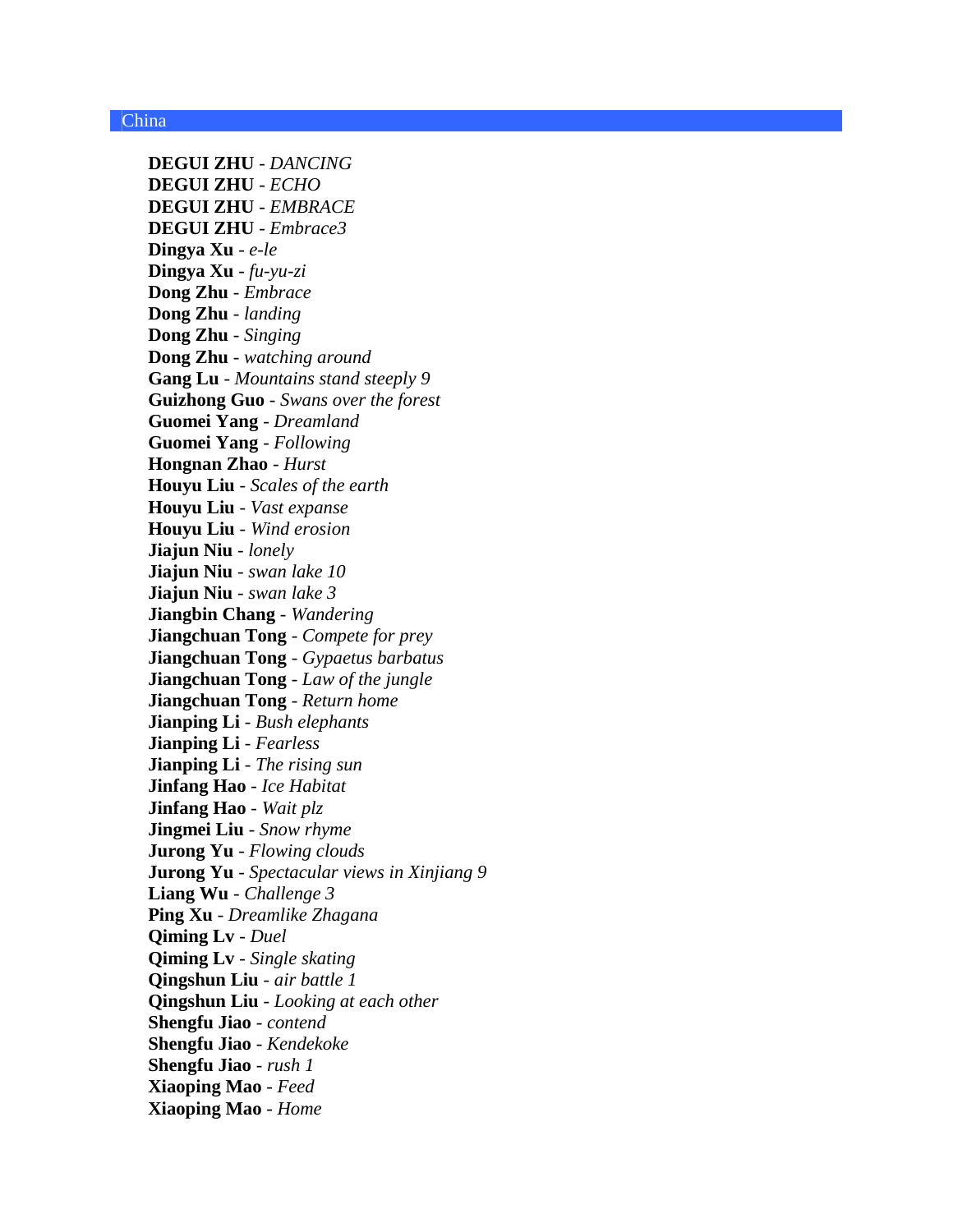**Xiaoping Mao** - *Reluctant to show weakness* **Yaping Ma** - *Lookout spot* **Yuehai Zhu** - *Snake dance*

# Cyprus

**TEVFIK ILERI** - *the fishing kingfisher*

#### Denmark

**Jorgen Kristensen** - *Buzzard 3* **Jorgen Kristensen** - *The Jay 2* **Thomas A Christensen** - *Ants-2*

# England

**|Ann Nissen** - *Calico Illioneus Butterfly* **|Ann Nissen** - *Red Eyed Green Tree Frog* **Alistair Balharrie** - *Puffin Lunch* **Alistair Balharrie** - *Who's Watching Who* **Andrew Munro** - *Chimp fishing for Ice* **Andrew Munro** - *flamingo preening* **Barbara Jenkin** - *Owl Eating 2* **jennifer margaret webster** - *we have lift off* **jennifer margaret webster** - *young Orangutang with his comfort straw* **MAUREEN TOFT** - *Zebra Kill 2513* **Wendy Allard** - *On the Stump* **william wilson** - *Cuddles*

# Finland

**Juha Jokinen** - *Morning fog*

# France

**Emmanuel Graindepice** - *Brothers* **Emmanuel Graindepice** - *Chapi chapeau* **Emmanuel Graindepice** - *Suspended lightness 2*

# **Germany**

**Birgit Pustelnik** - *Colour Chord* **Mona Moraht** - *faroe islands* **Mona Moraht** - *ground squirrel* **Wolfram Wildner** - *Moor im Nebel* **Wolfram Wildner** - *Nebelwald*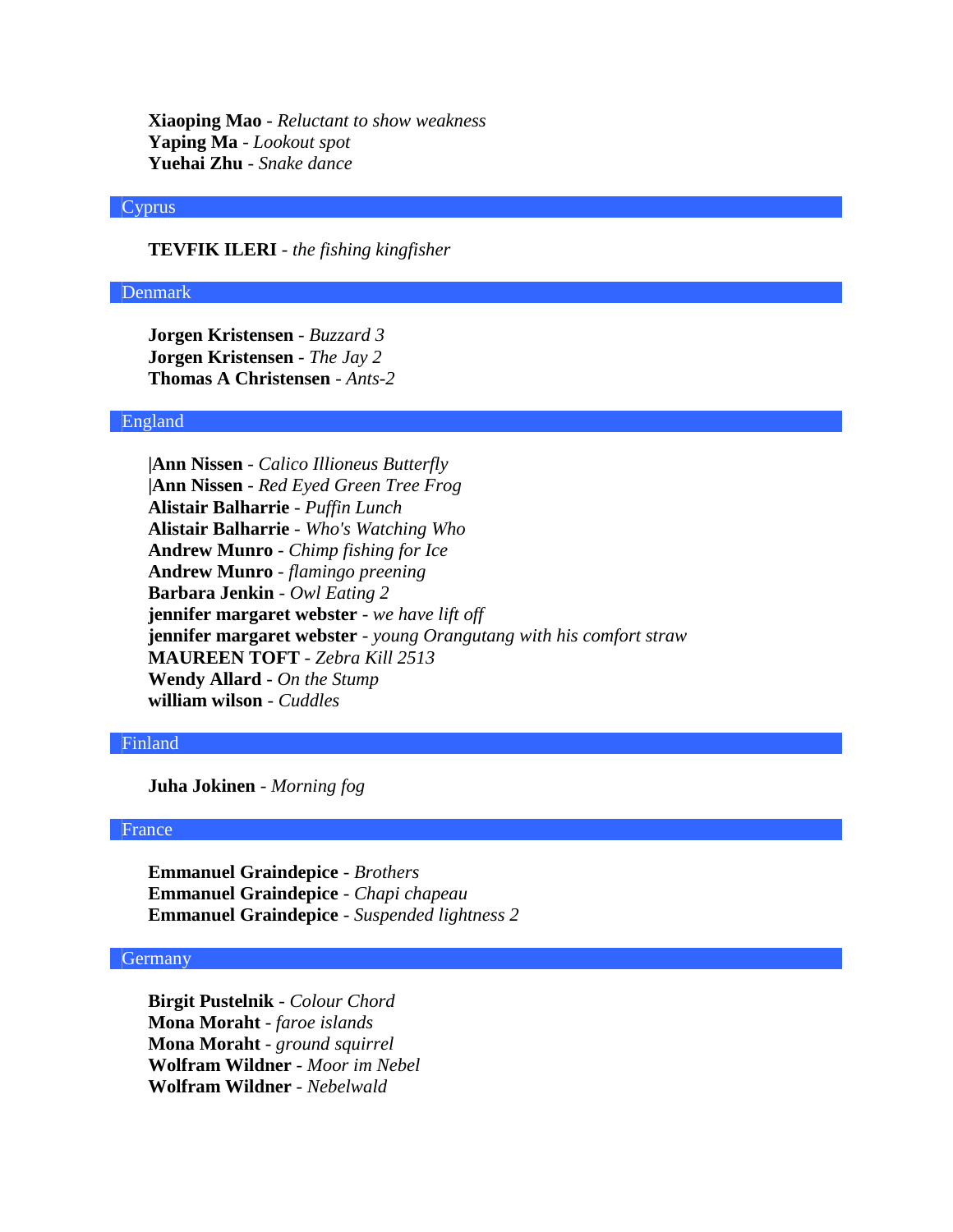# Hong Kong

**Ching Ching Chan** - *Halieutic* **Ching Ching Chan** - *Selfless Mother Feeding In The Rain* **Ching Ching Chan** - *Skilled 017* **DIANA CHAN** - *Mantis and Water Droplets* **DIANA CHAN** - *Me First* **DIANA CHAN** - *Rendezvous* **KA WAI LI** - *FORWARD* **VOON WAH WONG** - *Crested Honey Buzzard 10* **VOON WAH WONG** - *snow monkey 06* **VOON WAH WONG** - *snow monkey 11*

# Hungary

**dr Pap Gizella** - *Red-footed falcon's love* **dr Pap Gizella** - *Skedaddle* **Istvan Kerekes** - *Calopteryx splendens*

#### India

**Amitava Banerjee** - *FOLLOWING THE WINTER LIGHT* **Amitava Banerjee** - *KINGFISHER IN FLIGHT* **BARUN SINHA** - *Cape Buffalo* **BARUN SINHA** - *Cheeta in lair 9973* **Indranil Ghosh Dastidar** - *A Bird with two heads* **Indranil Ghosh Dastidar** - *A mouthful* **Indranil Ghosh Dastidar** - *Fear of Unknown* **SUDHIR SAXENA** - *Red avadavat with nesting material*

#### Indonesia

**ajar setiadi** - *green snake* **ajar setiadi** - *Long tail bird* **Andreas Kosasih** - *DEFEND THE TERRITORY* **Ang Michael Sidharta** - *Asian Paradise Flycatcher* **Aris Sanjaya** - *Fulcolor chameleon 830* **Aris Sanjaya** - *Menerkam Mangsa 368* **Cindy Agustiningsih Budiono** - *Please don't disturb us 575* **Cindy Agustiningsih Budiono** - *Raise your neck 8125* **David Somali-Chow** - *Amazing Cypress Swamps* **Edwin Setiabudi** - *Time to eat* **Flora Rikin** - *Poor Beautiful Fish 021* **Hans Justin** - *Art of Nature* **Hans Justin** - *Herculean Fighter* **Hardiono Pusponegoro** - *Acrobatic feeding* **Ira Sidik** - *Dance With Me*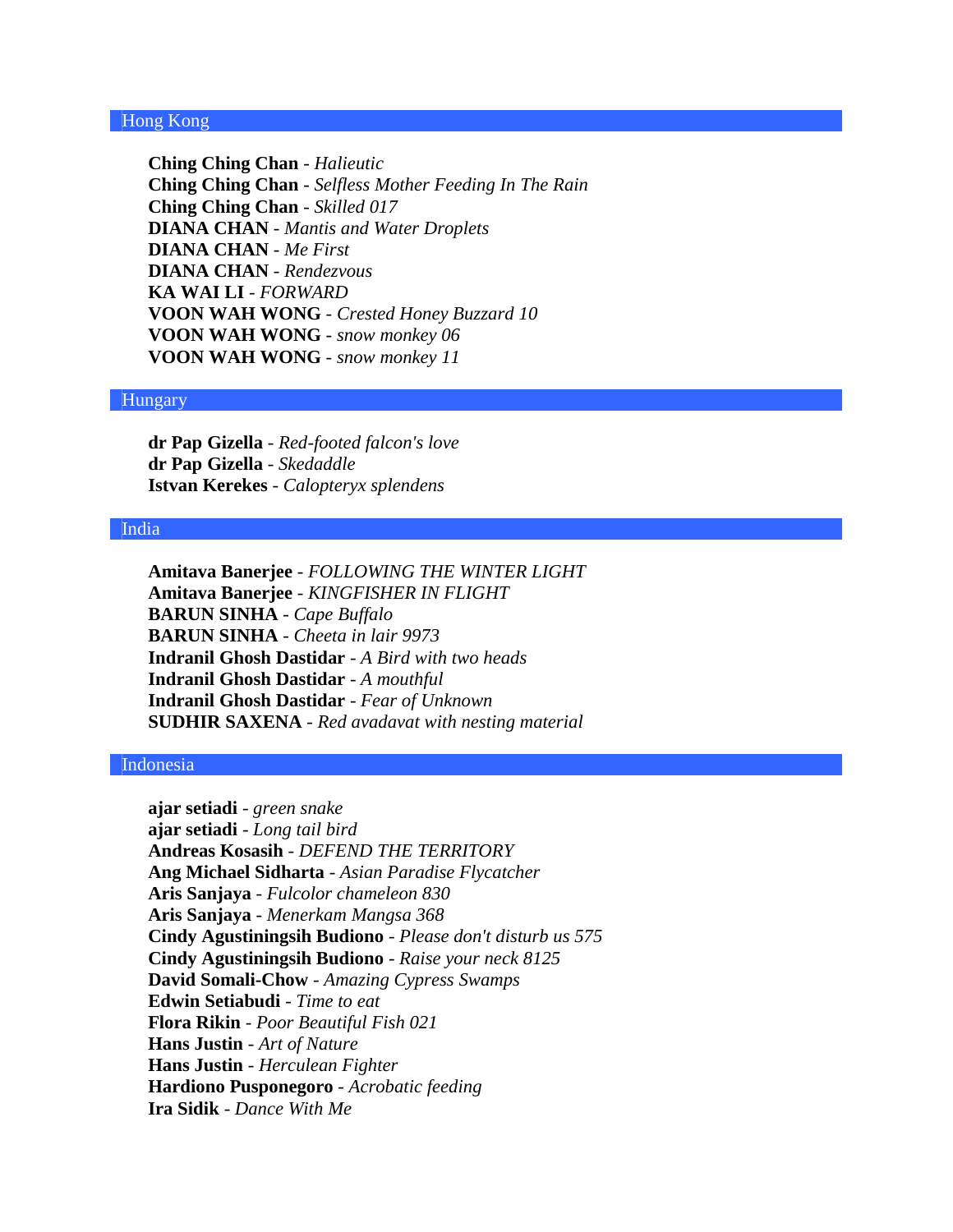**Kamelia Kusuma** - *Catch the Fly* **Kyra Modesty** - *Charismatic* **Lili Yudiarta** - *Mangrove 807* **Lili Yudiarta** - *Parakaunui Falls 7030* **Lita Legowo** - *Face to face* **Mahendra Putra Lim** - *Hap lalu disantap 131* **Mahendra Putra Lim** - *Perebutan makanan 672* **Mahendra Putra Lim** - *Si Cula tiga 840* **Martha Suherman** - *BEE EATER 01* **Martha Suherman** - *BEE\_EATER\_16* **Martha Suherman** - *Bird in Action 003* **Martha Suherman** - *Bird in Action 015* **Nia Hargono** - *Asian Paradise Flycatcher* **Parulian Parulian** - *Kupu-Kupu 04* **Rohani Tanasal** - *ciblek* **Rohani Tanasal** - *minivetbogor2anak* **Rubby Adhisuria** - *Super Ant* **Sally Widjaja** - *have yo queue to get food* **Saskia Safiani** - *sharing please* **Sofi Aida Sugiharto** - *Birds on red cherry* **Sofi Aida Sugiharto** - *eating dragonfly* **Sofi Aida Sugiharto** - *Red eyes frog* **Teddy Setiawan** - *Mengamati 827* **Teddy Setiawan** - *Ular Cokelat 126* **Tirta Widjaya** - *Calling 445* **Tirta Widjaya** - *Jangan lupa berdoa 128* **Venisiana Dharmayanthi** - *Red Berry Party*

# Ireland

**Gerard Kelleher** - *Having a go* **Gerard Kelleher** - *It's in the kiss* **MARK TAYLOR** - *Starling skyline Lough Ennell*

### Italy

**Alvaro Valdarnini** - *Dragonfly Damsel on Borage* **Enzo Righeschi** - *Garzette in lotta n. 1* **Enzo Righeschi** - *Garzette in lotta n. 2* **Enzo Righeschi** - *Il nido dello storno 1* **Eugenio Fieni** - *Diamont Beec 22.13* **Giovanni Frescura** - *fiaba 2* **Giovanni Frescura** - *forcelli* **Giuseppe Bernini** - *Antelope 01* **Lorenzo Di Candia** - *Fenicotteri* **Lorenzo Di Candia** - *Fenicotteri 3* **Paolo Mugnai** - *Codibugnoli*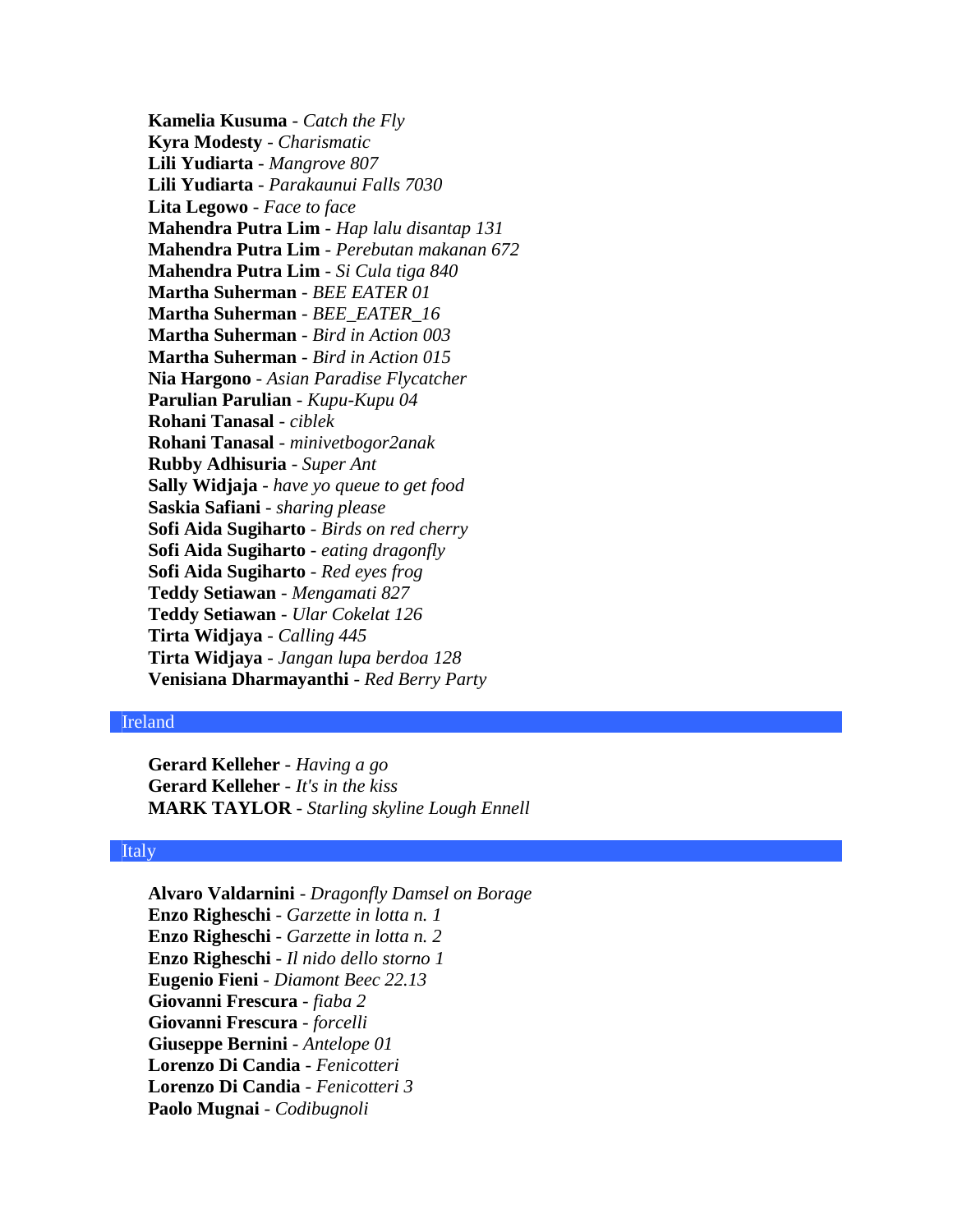**Paolo Mugnai** - *Diatriba in corso* **Silvia Sansoni** - *Gruccione*

# Kuwait

**Faisal Alloughani** - *chance* **Faisal Alloughani** - *Falcon 6* **Faisal Alloughani** - *Falcon 7*

# Macau

**Sherman Cheang** - *Very Big Family*

# Malaysia

**Chiong Soon Tiong** - *Lonely Tree In Banten 01* **Chiong Soon Tiong** - *Lonely Tree In Banten 02*

# Northern Ireland

**Cyril Boyd** - *Eagle Owl Attack* **Cyril Boyd** - *European Wolf*

# **Norway**

**Atle Sveen** - *Jackal versus vulture* **Atle Sveen** - *Yellowbilled stork* **Geir Arnesen** - *Waterfall in Hardanger* **Kjersti Holst** - *black-headed gull fighting* **Kjersti Holst** - *swan from a different perspective* **Nina Jonsson** - *Four cormorants* **Nina Jonsson** - *Gannet* **Nina Jonsson** - *Heron bath*

# Poland

**Pawel Ulaniuk** - *Split second* **Sebastian Kuczynski** - *Winter wood in Plawno*

# Qatar

**Ahmed Mohamed Hassan** - *Contrast*

# Scotland

**Keith Thorburn** - *Eagle with Catch*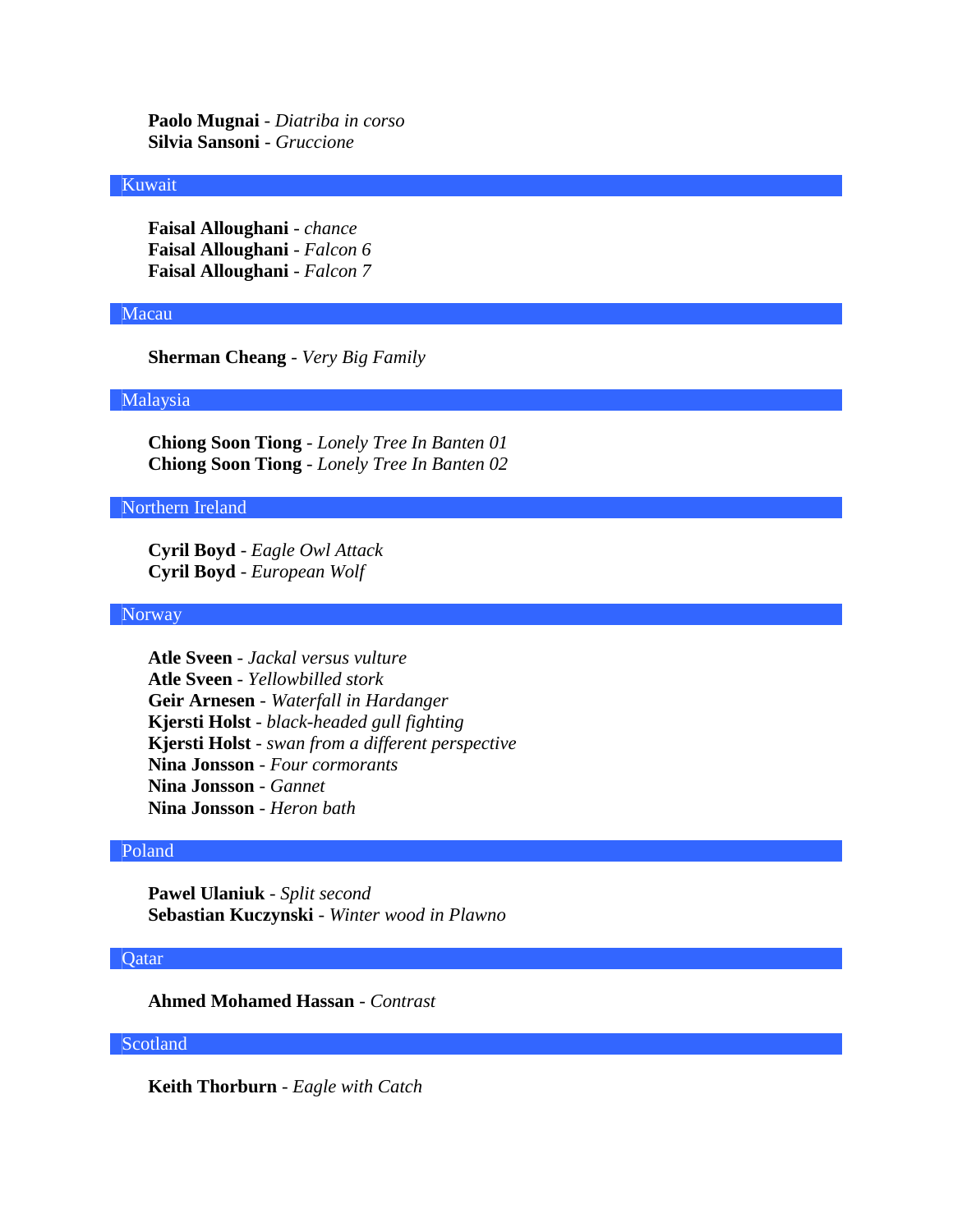# Serbia

**Borislav Milovanovic** - *Little One* **Edo Iglic** - *Monkey business* **Slobodan Cavic** - *Freedom* **Slobodan Cavic** - *Struggle for survival 2* **Vojislav Lukovic** - *Brutal fight* **Vojislav Lukovic** - *Fighters and observer* **Vojislav Vojo Pesterac** - *Planina 7783* **Vojislav Vojo Pesterac** - *Up to the waist 9377*

#### Slovakia

**Miroslav Vasil** - *Hunting at dawn* **Miroslav Vasil** - *Low flight* **Miroslav Vasil** - *Roe deer*

### Slovenia

**Aleksander Cufar** - *SA-299* **Jana Ajlec** - *blue* **Jana Ajlec** - *everything under control* **Janez Podnar** - *Family Flight* **Janez Podnar** - *Plitvice Lakes 002*

# South Africa

**Francois Van der Watt** - *Duo in the dust 2* **Francois Van der Watt** - *Frog for breakfast*

### Spain

**ALBERTO JOSE MORENO JURADO** - *THE LAST RHODODENDRONS* **Joan Gil** - *Egretta jumping* **Lluis REMON** - *La font del Mediterrani*

### Taiwan

**Chin Tzu Weng** - *Many children040* **Hsiu-Chin Lee** - *Altruistic* **Hsiu-Chin Lee** - *hello brothers* **Hsiu-Chin Lee** - *Love each other 01* **Hsiu-Chin Lee** - *water fishing* **Jen-Chieh Chang** - *Dont push me* **MingHang Lai** - *Glad to meet you* **MingHang Lai** - *It's very sweet* **WEI CHANG KUO** - *Affection*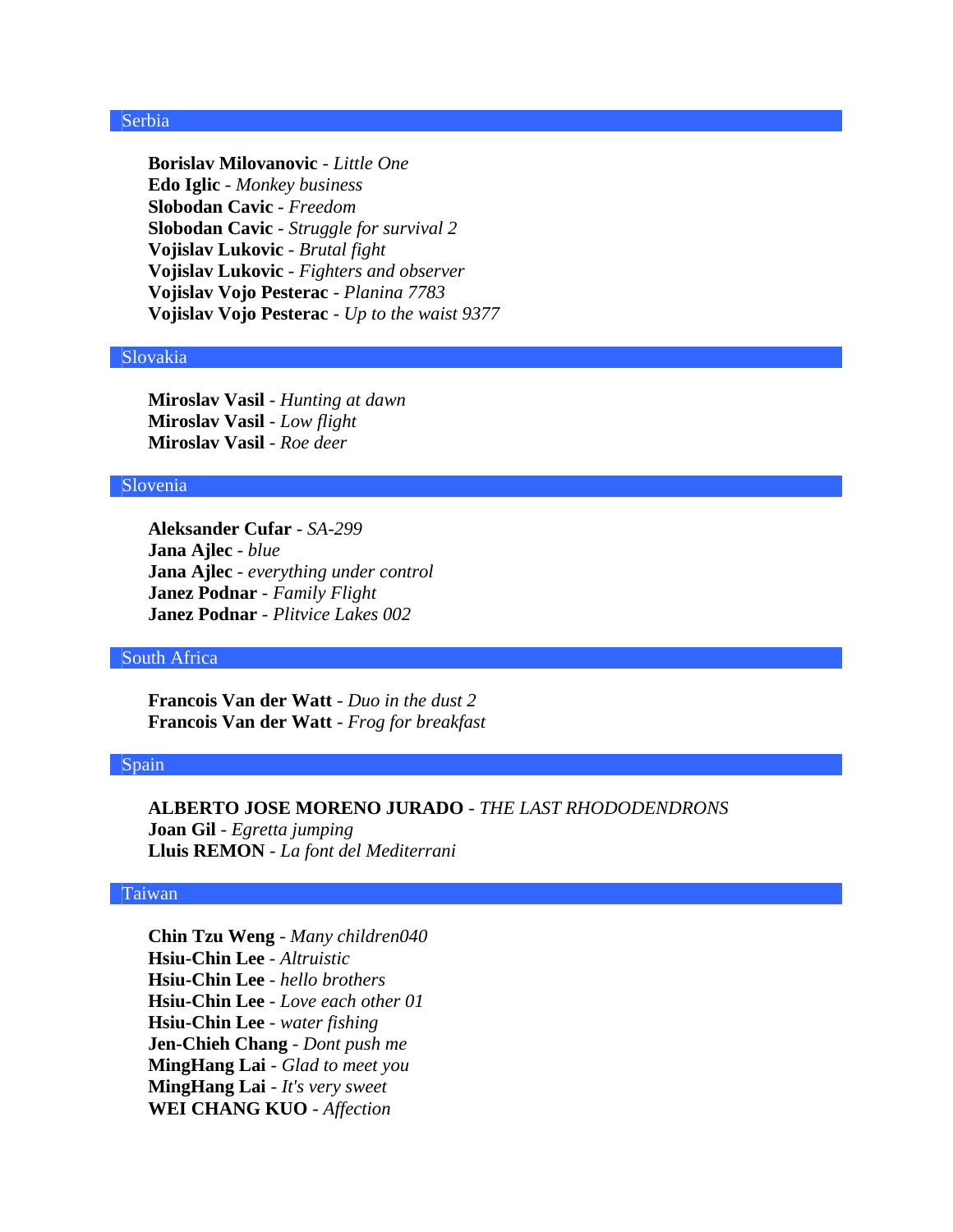```
WEI CHANG KUO - Brood 1
WEI CHANG KUO - Feeding 1
WEI CHANG KUO - Lntimacy
```
# USA

**Bac Bui** - *Racetrack Plaza* **Bac Bui** - *Sunset in Yosemite* **Jie Fischer** - *An enchanting moment12* **Lillian Roberts** - *AWD Pups Begging 02* **Lillian Roberts** - *Baboon Infant Riding 2021 01* **Lillian Roberts** - *Leopard w Impala Prey 2022 02* **Susan Cowles** - *Three Over The Flock In Field* **Terry Dickerson** - *Jellyfish Glides* **Xiao Xiao** - *Check* **Xiao Xiao** - *Reward 5* **Xiao Xiao** - *Who gets first*

# Vietnam

**Duong Duy Khang** - *kiem moi* **Duong Duy Khang** - *tinh mau tu* **Duong Vu** - *Feeding 3* **Duong Vu** - *Nesting* **Duy Thong Vu** - *Bait Painting* **Duy Thong Vu** - *Hardship* **Duy Thong Vu** - *Mother's Love* **HAO DANG** - *An la* **HAO DANG** - *Dong ca* **HAO DANG** - *Gap o dam Van Long* **Manh Cuong Vu** - *DEWDROP NIGHT* **Manh Cuong Vu** - *VOOC BABY* **Nguyen Xuan Truong** - *Having fun in the sun* **Nguyen Xuan Truong** - *Welcome dawn*

# Wales

**Andy Polakowski** - *Protecting The Young* **Dave Jowitt** - *Greenfinch in the Rain*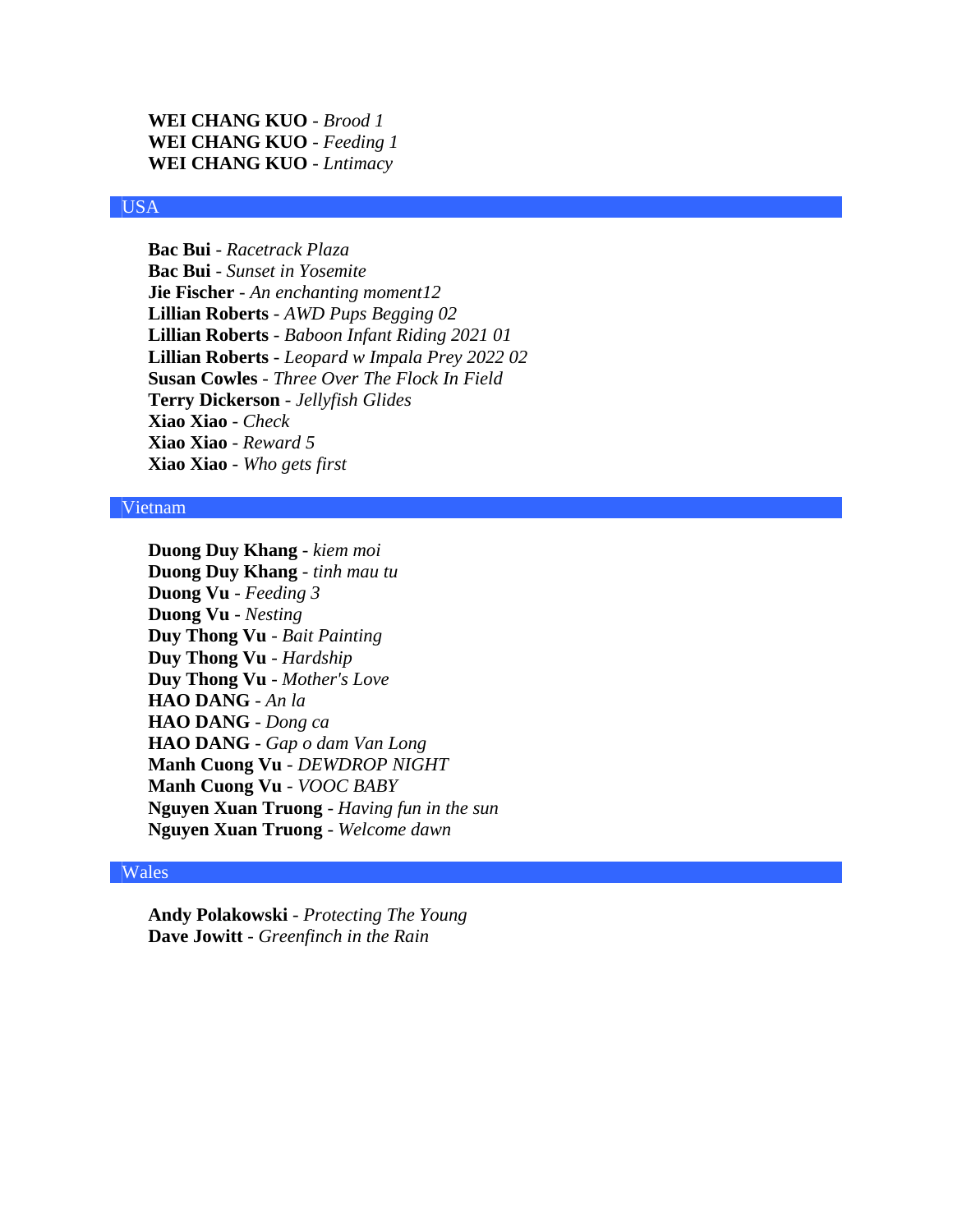

# **"TOWER CIRCUIT 2022"**

**Salon Novi Sad**

**FIAP** 2022/093 **PSA** 2022-168 **FSS** 2022/18

#### **Accepted** Theme **B) Open Color**

### Argentina

**ANA ROBLES** - *Epoca de Monzones* **ANA ROBLES** - *MARY* **ANA ROBLES** - *Mundari 3* **ANA ROBLES** - *Mundary* **Hector Rabinovich** - *mocoso* **Hector Rabinovich** - *pobrecito*

# Australia

**Chung-wen Yang** - *Horseback archer* **Chung-wen Yang** - *Listen* **Chung-wen Yang** - *Police captain in another world* **Ian English** - *Racing in a storm* **Ian English** - *Tongue in Cheek* **Leanne Robson** - *Duo* **Leanne Robson** - *Peace And Solitude* **Mark Stevens** - *Helix Collection* **Mark Stevens** - *The Loop* **Sandy Mahon** - *Golden Huntsman* **Yongxiong Ling** - *Game 9* **Yongxiong Ling** - *Horse fighting 9* **Yongxiong Ling** - *Old woman 6* **Yongxiong Ling** - *Rodeo 26*

#### Austria

**Franz Hammer** - *MarinaM* **Thomas Pichler** - *Ana* **Thomas Pichler** - *Reflection*

# Belgium

**Claude Simon** - *Universal Time* **FRANCIS NICOLL** - *Saphira 4* **Jan Michiels** - *oude schuur* **Jan Michiels** - *S lijn*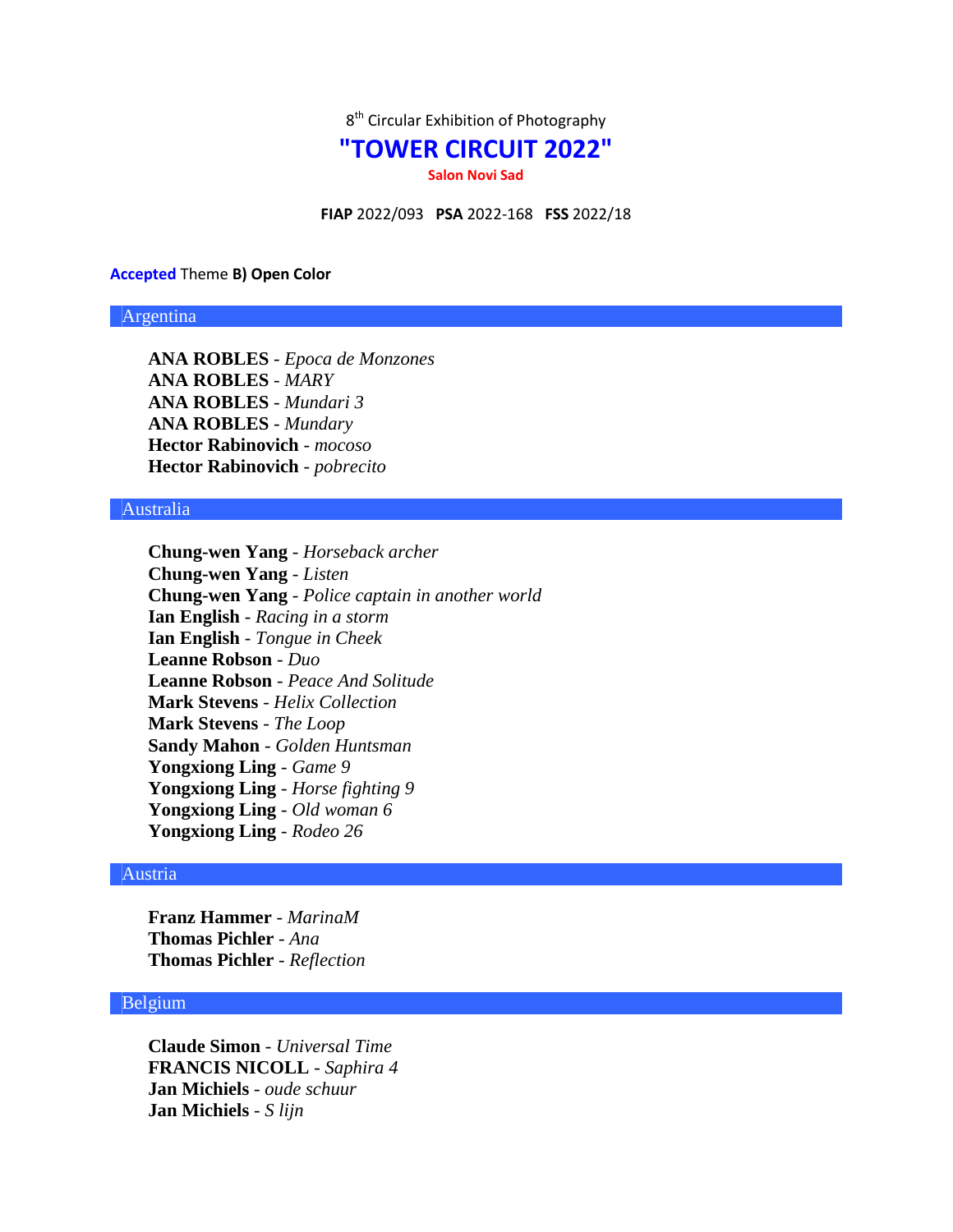**Xavier Van de Meersche** - *Erasmus bridge, Rotterdam\_0968* **Xavier Van de Meersche** - *Pretty Cruella\_2103*

#### Canada

**Nick Delany** - *I'm not sharing*

# China

**Bin Li** - *Bangladeshi train at Eid al-Fitr* **Bin Li** - *Delicate fragrance* **Changyu Tong** - *Peasant bumper crops* **Changyu Tong** - *Walk by Bromo* **DEGUI ZHU** - *CULTIVATING3* **DEGUI ZHU** - *MANNER* **Dingya Xu** - *gao-shan-liu-shui* **Dingya Xu** - *nuan-deng* **Dong Zhu** - *playing* **Gang Lu** - *Little cowboy on plateau* **Gaochao Hong** - *Sunglow on ancient fortress* **Guizhong Guo** - *Homeward journey* **Guomei Yang** - *Bird tree at a low ebb* **Guomei Yang** - *Harmony* **Guomei Yang** - *Warm home* **Haijun Zheng** - *Innocent* **Hanfan Zhou** - *Compete skills* **Hanfan Zhou** - *Saintess* **Hanxin Li** - *Beauty* **Hanxin Li** - *Gurgling stream* **Hongnan Zhao** - *Shop of the Lake* **Huizhen Chen** - *Nostalgia* **Jiajun Niu** - *kiln workers 1* **Jiajun Niu** - *kiss* **Jian Luo** - *In the Buddha Light* **Jiangbin Chang** - *Collect dungs* **Jiangbin Chang** - *Loulan of charm* **Jiangbin Chang** - *Return at dusk* **Jianjun Huang** - *Layer upon layer of green hills* **Jianping Li** - *Rush* **Jianping Li** - *Wrestling* **Jianping Liu** - *Dawn* **Jie Zhang** - *Monochrome world* **Jinan Xu** - *Household on the sea* **Jinan Xu** - *Winding mountain road* **Jinfang Hao** - *Practice hunting* **Jingguo Chen** - *Old winery* **Jingguo Chen** - *Traditional wine-brewing*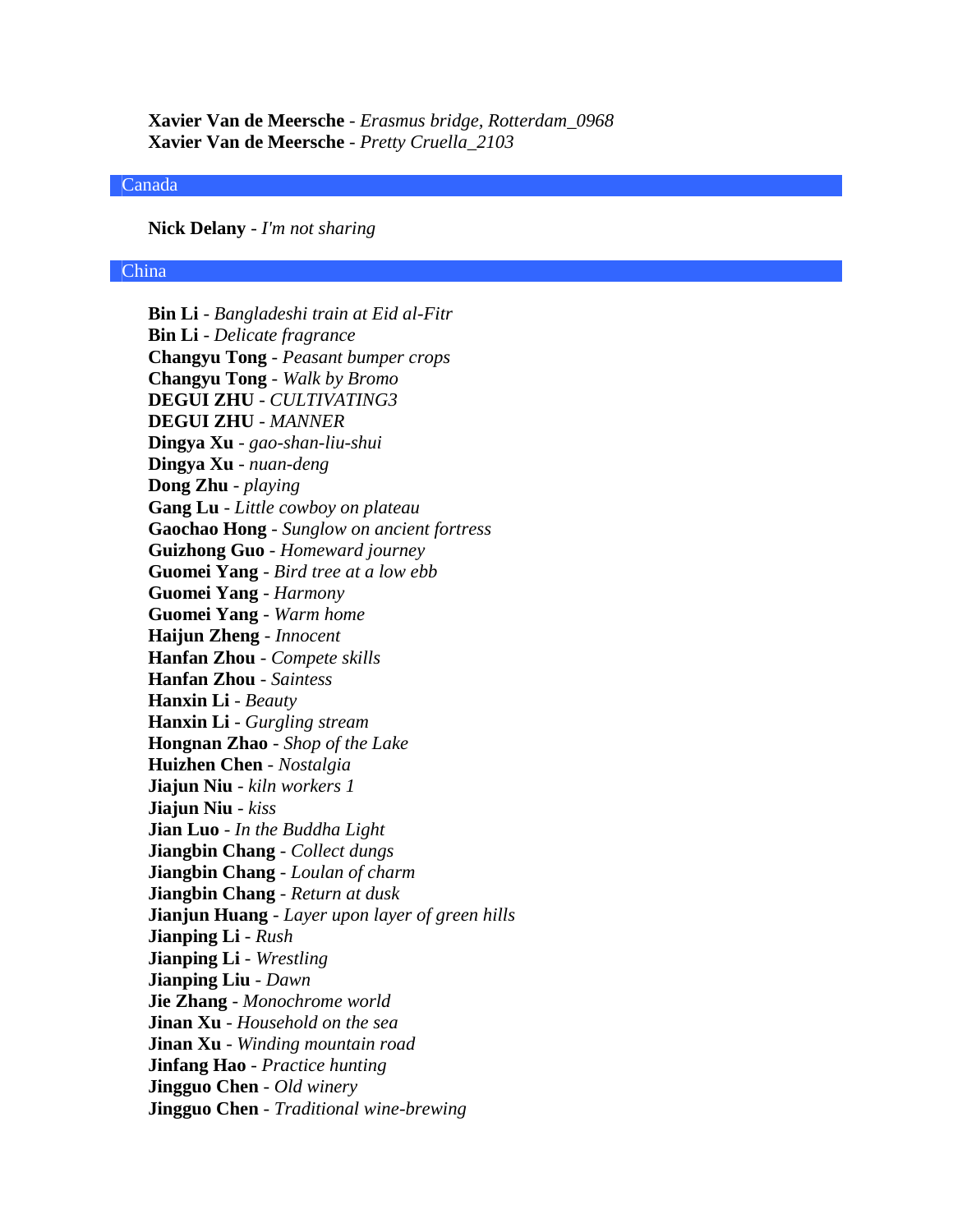**Jinli Zhao** - *Windy desert* **Jurong Yu** - *Life in Daliangshan 21* **Jurong Yu** - *Return to the blue corn moon* **Jurong Yu** - *Take snow travel* **Liang Wu** - *Sweet fruit* **Ping Xu** - *Meet by chance* **Ping Xu** - *Over the hills* **Qingshun Liu** - *mum and kid* **Shengfu Jiao** - *Sunshine through the mist 2* **Shengfu Jiao** - *the storm is coming* **Shicong Qiu** - *Practice musical instrument* **Tian Zhong** - *Dancing girl* **Tian Zhong** - *Desire* **Wei Jin** - *Hold the goshawk* **Wei Jin** - *Little Dawazi performer* **Weiqiao Li** - *treasure* **Xiaoping Mao** - *Dancer* **Yang Li** - *inverted reflection* **Yang Li** - *pregnant woman* **Yaojian Sheng** - *Back view* **Yaojian Sheng** - *Homeland* **Yaping Ma** - *Lively desert 3* **Yaping Ma** - *Music lingered* **Yaping Ma** - *To the horizon* **Yichi Wang** - *Movies in the countryside* **Yichi Wang** - *Wild*

# Cyprus

**KLEA KYPRIANOU** - *Inner Thoughts Of Elena* **KLEA KYPRIANOU** - *Martina* **KLEA KYPRIANOU** - *Peace Not War* **TEVFIK ILERI** - *FACE TO FACE* **TEVFIK ILERI** - *NUDE 8* **Thanasis Hadjipavlou** - *Be authentic* **Thanasis Hadjipavlou** - *Grace and elegance*

# Denmark

**Jorgen Kristensen** - *Axelborg* **Jorgen Kristensen** - *Cristine 10* **Jorgen Kristensen** - *Rubjerg Knude Lighttower 2*

# England

**|Ann Nissen** - *Ashleigh with lamp* **|Ann Nissen** - *Its off to War we go*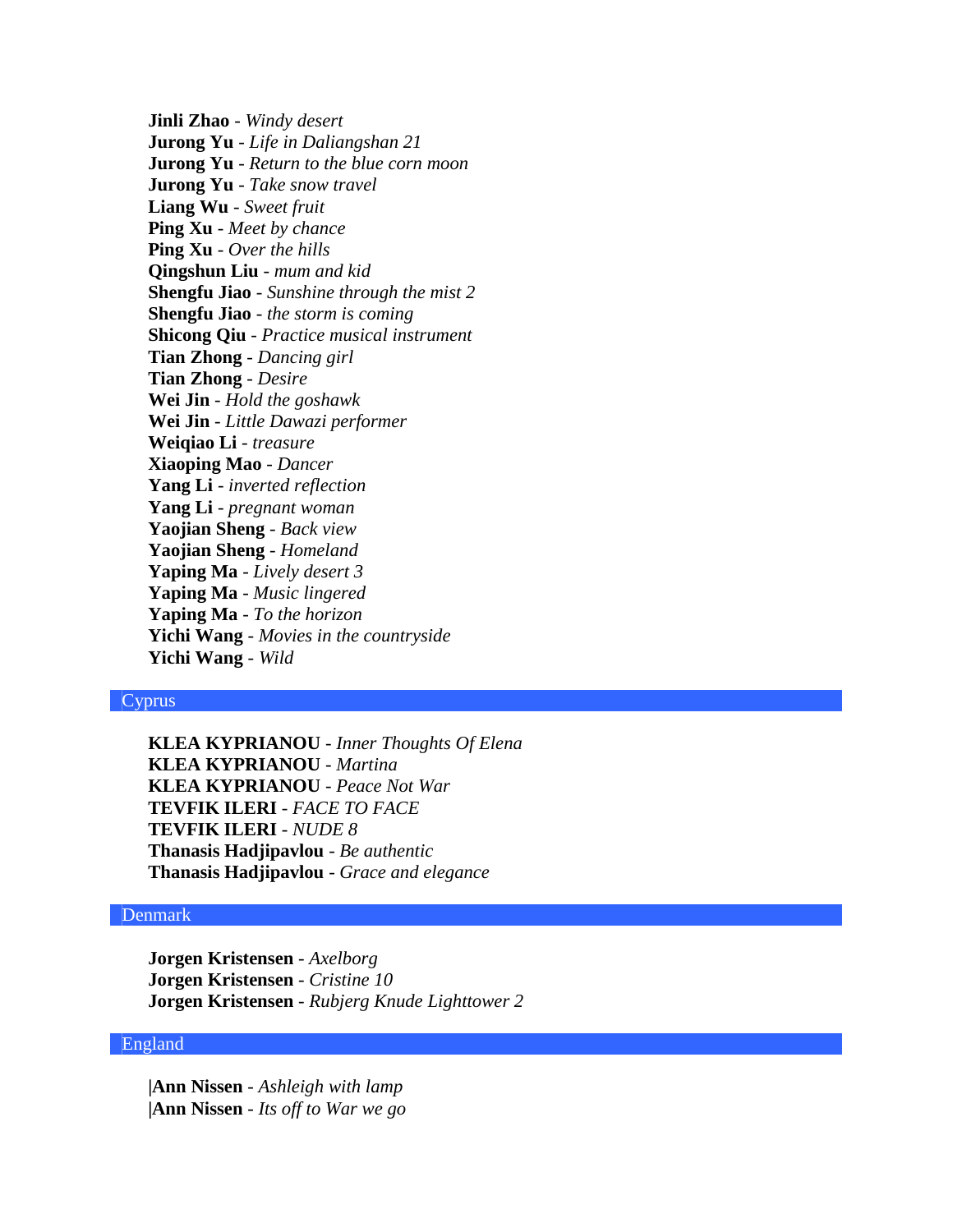**|Ann Nissen** - *What on earth is that* **Alistair Balharrie** - *River Cottage* **Andrew Munro** - *Cwm Idwal stream* **Andrew Munro** - *Lion tailed Macaque fighting* **Barbara Jenkin** - *Wrapped in Feathers* **Carole Brown** - *Mountain Road* **Charles Shepherd** - *Mermaid 01* **Darren Pullman** - *Aloe Vera Plant* **jennifer margaret webster** - *Full Stretch* **jennifer margaret webster** - *Quality* **MAUREEN TOFT** - *In the Rain* **MAUREEN TOFT** - *Kingfisher Impression* **Wendy Allard** - *Anna Maria* **william wilson** - *Pink Water drop*

### Finland

**Juha Jokinen** - *Fine art portrait 1* **Juha Jokinen** - *Portraiture 8*

# France

**Christian Mangeot** - *Palais des papes, Avignon-1* **Emmanuel Graindepice** - *Le petit papillon dans la prairie* **Regis RAMPNOUX** - *NS in purple 2*

# **Germany**

**Birgit Pustelnik** - *Any Weather* **Birgit Pustelnik** - *Waterways* **Christian Scholz** - *Tower Bridge* **Manfred Kluger** - *autumn colours-7* **Manfred Kluger** - *bird of fire-1* **Manfred Kluger** - *daydreaming-1* **Manfred Kluger** - *springtime-4* **Mona Moraht** - *Manarola* **Ruediger Schulz** - *Cold Morning in Spring* **Wolfram Wildner** - *Geländer*

# Hong Kong

**Boo Sum Robert Choy** - *Circular Stair 2* **CHI KUN CHOI** - *Amazing Dancer* **Ching Ching Chan** - *Innocence* **Ching Ching Chan** - *Soft And Passionate* **Ching Ching Chan** - *Spot Of Pureness* **DIANA CHAN** - *Rowing in water flower*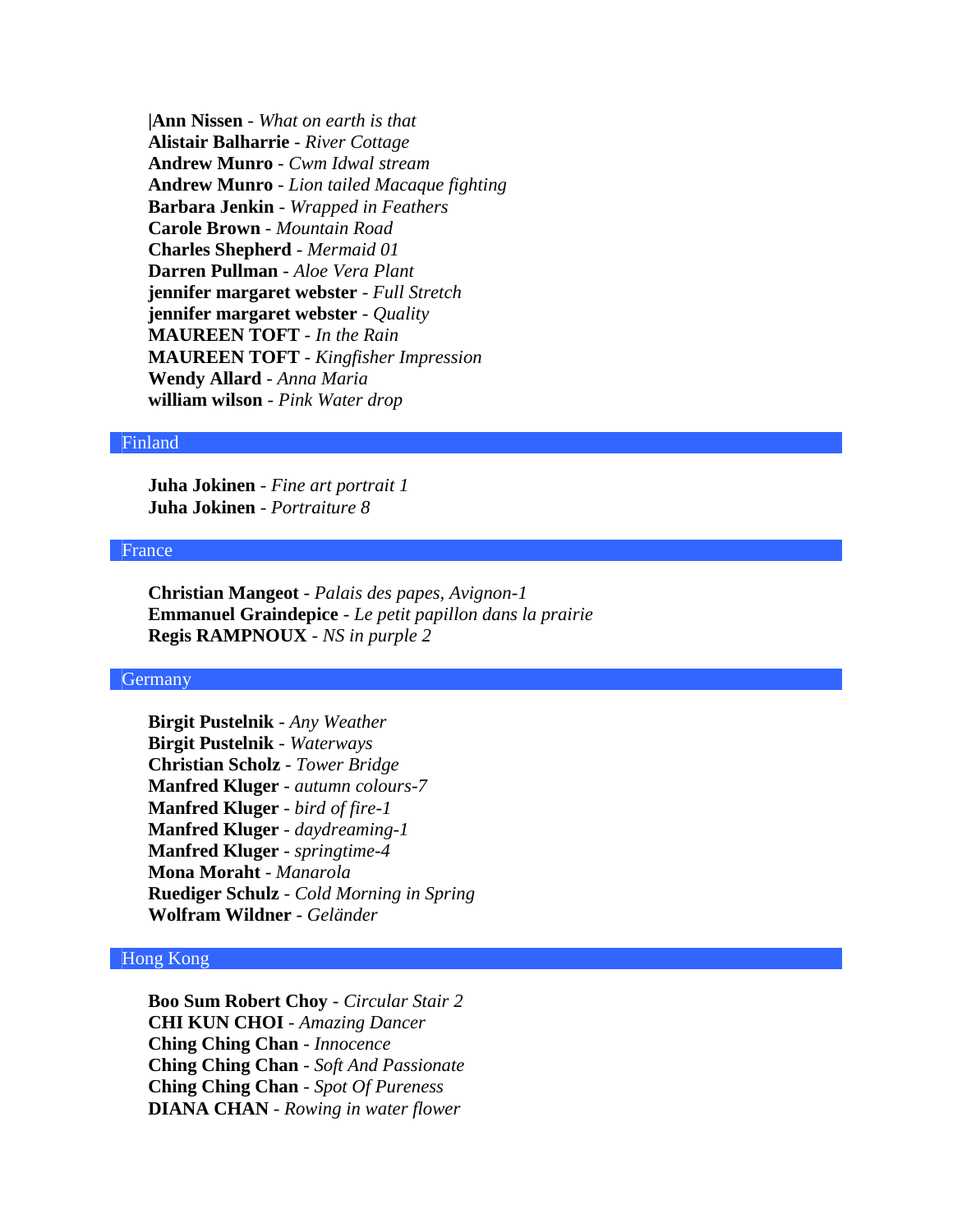**DIANA CHAN** - *The Heart Road* **KA WAI LI** - *CHARMING* **KA WAI LI** - *TOUCHING* **Tony Chi Keung Au Yeong** - *The Whale And The Ship* **VOON WAH WONG** - *Butter Tea Festival 10* **VOON WAH WONG** - *Butter Tea Festival 14*

### Hungary

**dr Pap Gizella** - *The diva* **dr Pap Gizella** - *The prisoner* **Gyongyi Hipsagh** - *Bending* **Gyongyi Hipsagh** - *Eve and the apple* **Istvan Kerekes** - *Anastasiya and Valeriia* **Istvan Kerekes** - *The look* **Istvan Kerekes** - *Visage from Iza valley* **Istvan Kerekes** - *Wild look* **Wittmer Laszlo** - *Ajsa with an apple* **Zoltan Lokos** - *Castle* **Zoltan Lokos** - *Old door*

#### India

**Indranil Ghosh Dastidar** - *The Cyclists* **Indranil Ghosh Dastidar** - *Welcome to Life*

# Indonesia

**ajar setiadi** - *Powder and violist 1* **ajar setiadi** - *young nefertiti* **Andreas Kosasih** - *ANCIENT BALINESE 17* **Andreas Kosasih** - *ANCIENT BALINESE 4* **Ang Michael Sidharta** - *enjoy the weekend* **Ang Michael Sidharta** - *star formation* **Cindy Agustiningsih Budiono** - *My best friend 8354* **David Somali-Chow** - *Amazing light* **David Somali-Chow** - *Beautiful and young lady* **Edwin Setiabudi** - *On Fire* **Erwin Gucci** - *Lakon Apa Yang Kamu Mainkan* **Flora Rikin** - *Butterfly Like 694* **Flora Rikin** - *Calligraphy Lesson 871* **Flora Rikin** - *Nice Touch Down 992* **Hans Justin** - *Floral Dream* **Hans Justin** - *Yellow in Red* **Hardiono Pusponegoro** - *Beautiful girl* **Hardiono Pusponegoro** - *Traditional Javanese puppet show* **Hardiono Pusponegoro** - *Try my food*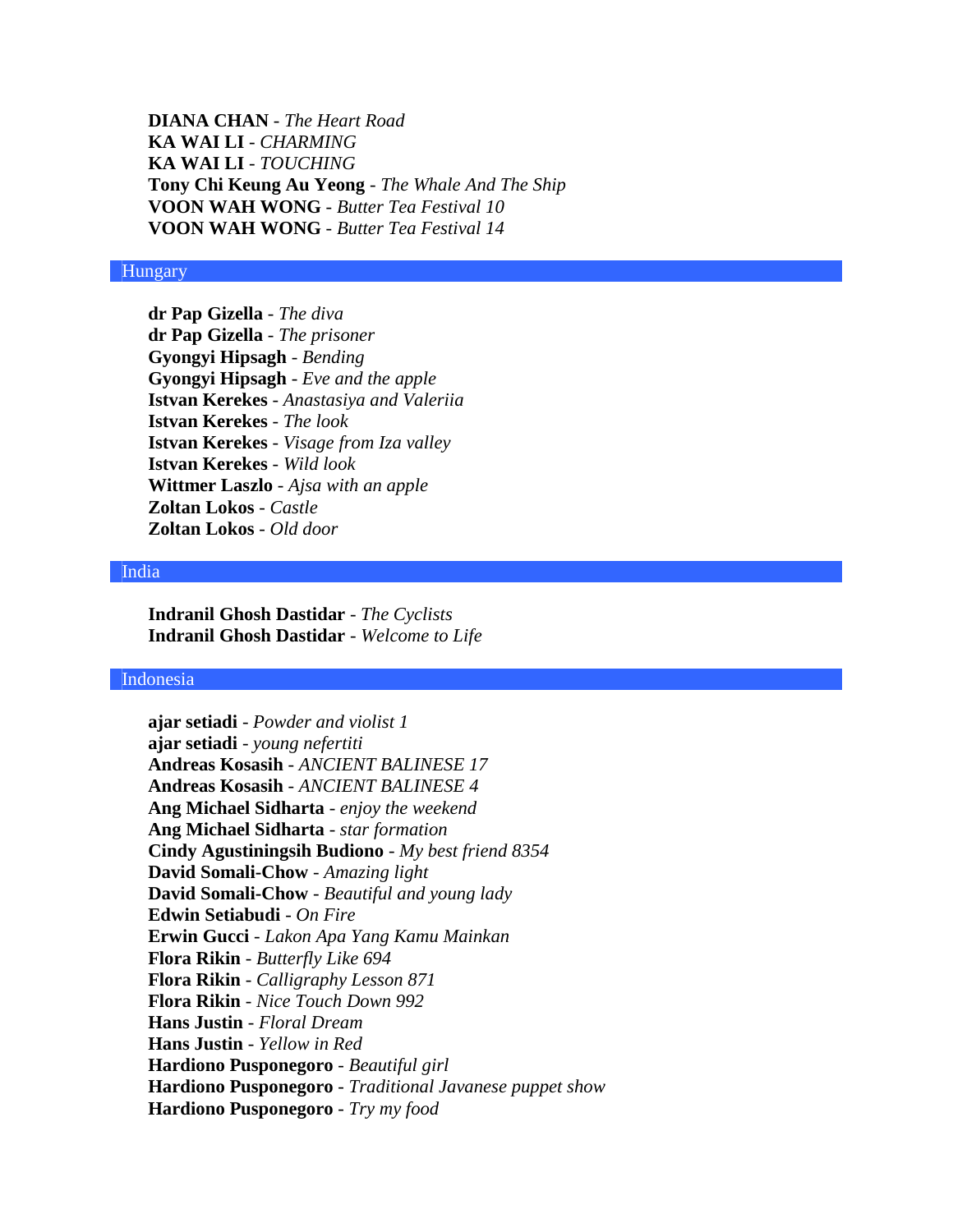**Hardiono Pusponegoro** - *Wushu* **Hermandari Kartowisastro** - *BALI BEAUTIES 1849* **Hermandari Kartowisastro** - *RITUAL GEBUG ENDE* **Irine Wiguno** - *Laughing Joker339* **Irine Wiguno** - *Reading the book195* **J. Teguh Widjaja** - *A TRAVELLER IN THE DESERT* **J. Teguh Widjaja** - *LOOKING FOR WISDOM* **J. Teguh Widjaja** - *PUPPET MASTER IN ACTION* **J. Teguh Widjaja** - *THE EXPRESSION OF RHYTM* **Kamelia Kusuma** - *Sitting Pretty* **Kyra Modesty** - *Ballerina* **Lili Yudiarta** - *Buffalo Race 004* **MARIA ADRIANI** - *My Dream* **Nia Hargono** - *Sally in Action* **oscar wijaya** - *pria tenun* **oscar wijaya** - *topeng goyang* **Rohani Tanasal** - *baletkuning* **Rohani Tanasal** - *petanigaramladang* **Rohani Tanasal** - *rolibuanak* **Rubby Adhisuria** - *my queen* **Rubby Adhisuria** - *Wingardium Leviosa* **Sally Widjaja** - *Ghost with cello* **Sally Widjaja** - *Perfection* **Saskia Safiani** - *Finishing my work* **Saskia Safiani** - *Makepung* **Saskia Safiani** - *Powder dance ballerina* **Saskia Safiani** - *Waiting* **Sofi Aida Sugiharto** - *Perfect balance feeding* **Teddy Setiawan** - *Menikmati Cello 173* **Triono Adisuroso** - *A fresh flower market* **Venisiana Dharmayanthi** - *Barongsai Story* **Venisiana Dharmayanthi** - *Writing With Feather*

# Iran

**Ali Samei** - *Mudy Face 1*

### Ireland

**Beata Rosik** - *Alter Ego* **Beata Rosik** - *Niamh Ni* **Gerard Kelleher** - *Guggenheim colours* **Gerard Kelleher** - *Valencia eye* **MARK TAYLOR** - *Gone with the wind* **MARK TAYLOR** - *Wrapture*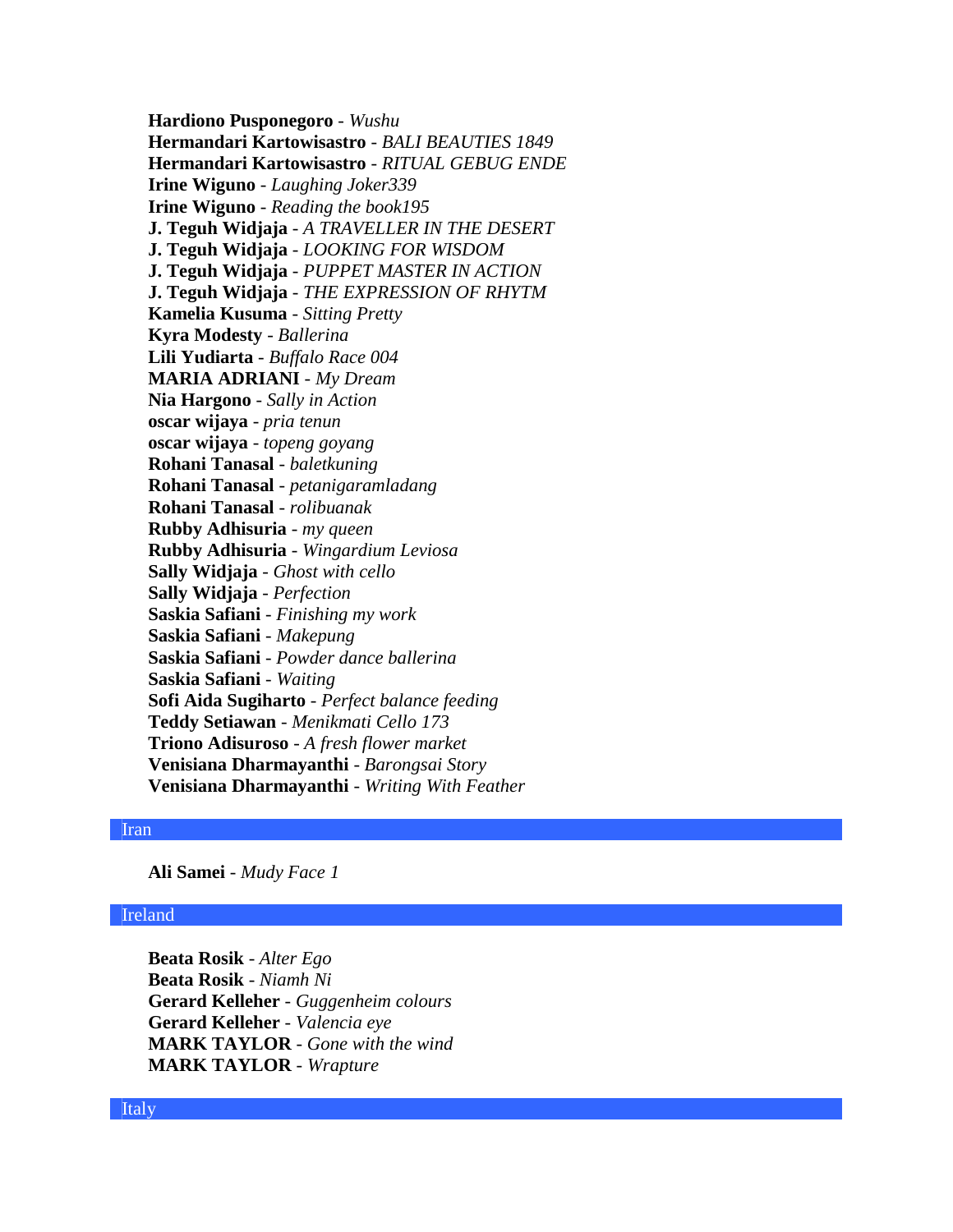**domenico lorenzoni** - *colori estivi* **domenico lorenzoni** - *in padule* **domenico lorenzoni** - *mare mosso* **Enzo Righeschi** - *l'antiquario i Piazza Grande* **Eugenio Fieni** - *Maria 22.13* **Eugenio Fieni** - *Nenet life 21.13* **Eugenio Fieni** - *Noroc - Buona Fortuna 22.13* **Gianni Martini** - *Landscape 16* **Gianni Martini** - *Religious ceremony with intruder* **Gianni Martini** - *The Brothers* **Giuseppe Bernini** - *Camogie 01* **Giuseppe Bernini** - *Rugby 06* **Lorenzo Di Candia** - *Laparoscopic Oncological Surgery* **Lorenzo Di Candia** - *Rignano Boy* **Lorenzo Di Candia** - *SHADOW THE CIRCULAR TREE* **Lorenzo Di Candia** - *URURI 8* **Massimo Cavalletti** - *Forme e colori 1* **Massimo Cavalletti** - *Forme e colori 4* **Paolo Mugnai** - *Light in the gallery* **Paolo Mugnai** - *Mystery* **Pierfrancesco Baroni** - *Blue eyes* **Pierfrancesco Baroni** - *The black white cat* **Pietro Bugli** - *Venice carnival 2* **Valentina D Alia** - *Focus* **Valentina D Alia** - *Geometric house* **Valentina D Alia** - *The mask* **Veniero Rubboli** - *Mocanita leaving* **Veniero Rubboli** - *Onion seller* **Vincenzo Di Panfilo** - *Da Nang*

# Kuwait

**Faisal Alloughani** - *Insistency* **Faisal Alloughani** - *swimmer 38*

### Luxembourg

**Romain Clement** - *Suitcase in the fog*

# Macau

**Sherman Cheang** - *Happy Child*

# New Zealand

**Andy Rae** - *Fly*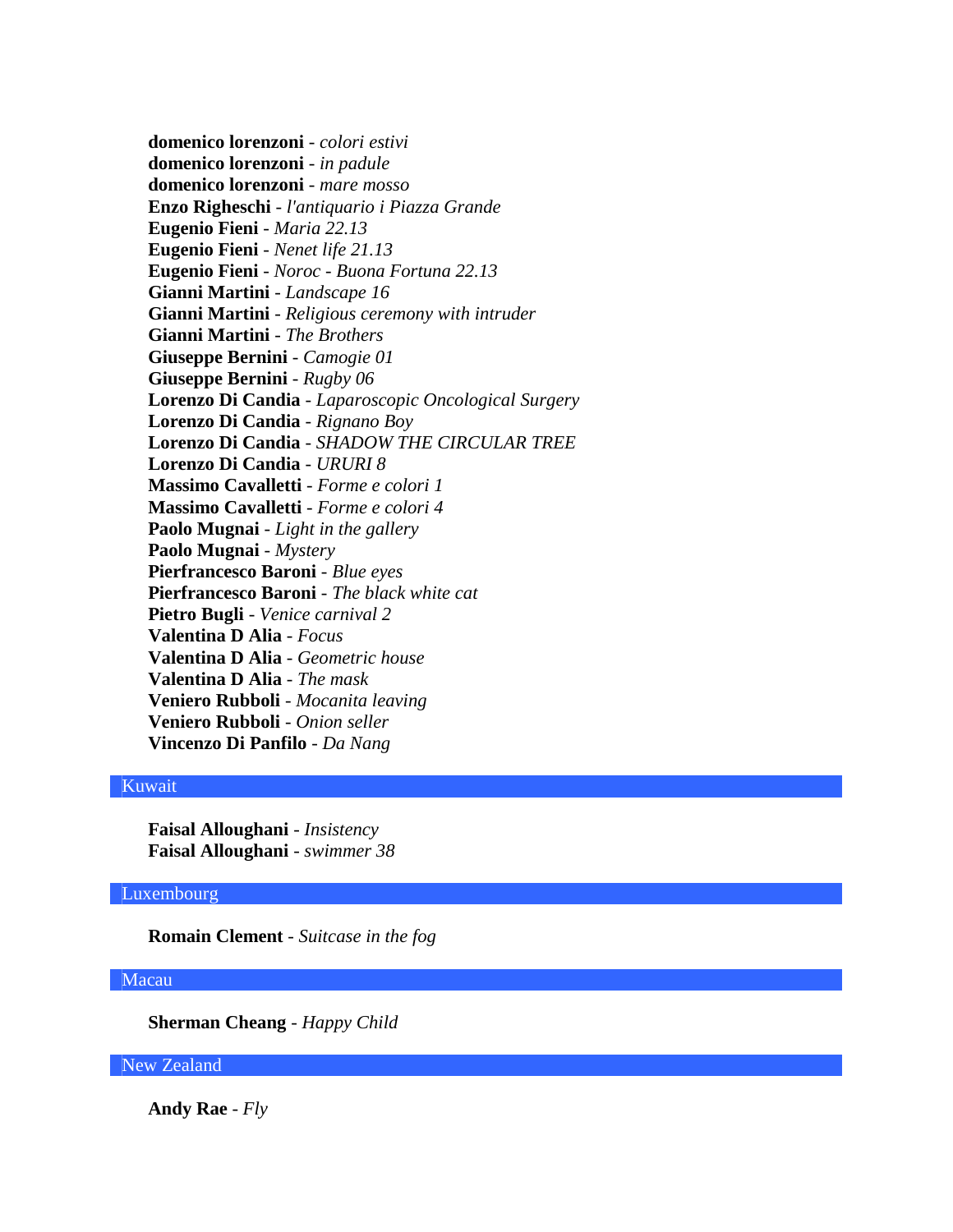**Ann Bastion** - *Into the Forest* **Markham Mail** - *On the escalator*

# Northern Ireland

**Cyril Boyd** - *Avoidance* **Cyril Boyd** - *Floral Beauty* **Cyril Boyd** - *Saucy Goth*

#### Norway

**Atle Sveen** - *Ivory Flame and orange curtains II* **Atle Sveen** - *Laetitia jump II* **Atle Sveen** - *Laetitia on toes II* **Geir Arnesen** - *Joy* **Geir Arnesen** - *Mother and daughter in the fog* **Geir Arnesen** - *The skier* **Kjersti Holst** - *friends on a morning walk*

#### Poland

**Sebastian Kuczynski** - *Live 1*

**Qatar** 

**Ahmed Mohamed Hassan** - *Fat Hen* **Ahmed Mohamed Hassan** - *Strange Hand*

#### Romania

**Sarb Vasile** - *People with hay 2*

# Scotland

**Keith Thorburn** - *Me and MY Trout* **Keith Thorburn** - *Porty Breakers*

### Serbia

**Aleksandar Jocic** - *Curiosity* **Aleksandar Jocic** - *Life is a story* **Borislav Milovanovic** - *Brezovica 7232* **Edo Iglic** - *For her ears only 1* **Ivan Maksimovic** - *Cuvari manastira* **JOVAN DJIKIC** - *Maska i pticica* **Vojislav Vojo Pesterac** - *Bane 7562* **Vojislav Vojo Pesterac** - *Life goes on 5882*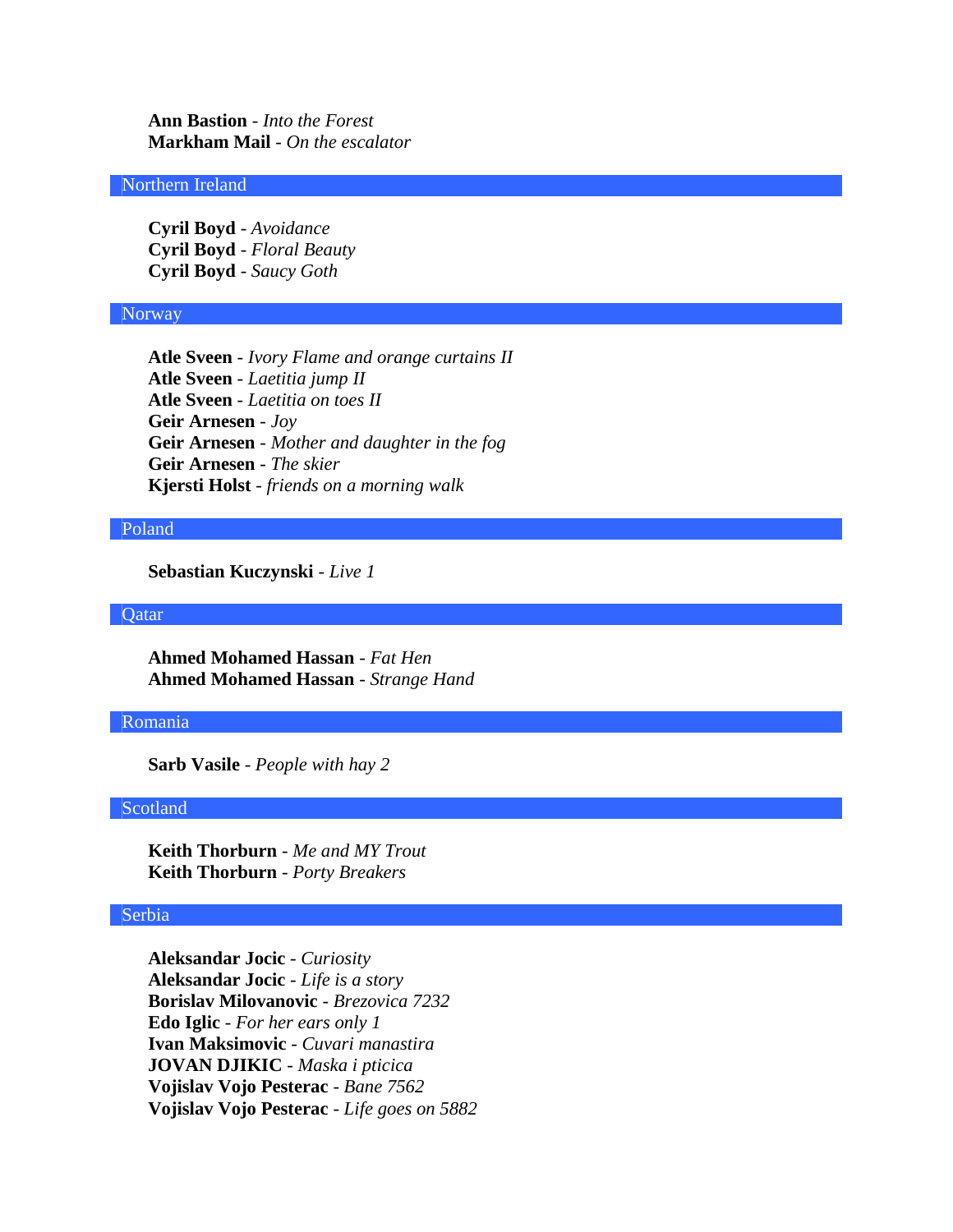**Vojislav Vojo Pesterac** - *Shanghai 6634*

#### Singapore

**Lee Eng Tan** - *Creepy Doll 13* **Lee Eng Tan** - *Farah Farz 20*

# Slovakia

**Miroslav Vasil** - *On the airport*

#### Slovenia

**Aleksander Cufar** - *ART-E444* **Aleksander Cufar** - *MWE-1000* **Aleksander Cufar** - *PR-7777* **Jana Ajlec** - *fairytale land* **TOMI KRIZAJ** - *CHAPELE* **TOMI KRIZAJ** - *SUNSET*

### Spain

# **ALBERTO JOSE MORENO JURADO** - *MAGIC STOKNESS* **ALBERTO JOSE MORENO JURADO** - *UNIVERSO TORCAL*

**Joan Gil** - *Spiderwoman v3* **Manel Puigcerver** - *Flying dancing* **Manel Puigcerver** - *The elegance of dancers*

# Sri Lanka

**Manju Alahakoon** - *Away from the bright lights* **Manju Alahakoon** - *I dreamt no one listened*

### Sweden

**Peter Reichel** - *Harbor* **Peter Reichel** - *Last Light Barbara*

# **Switzerland**

**Martin Zurmuhle** - *Longing for Sunset* **Martin Zurmuhle** - *Red and Blue Light II*

# Taiwan

**Hsiu-Chin Lee** - *traditional craft* **Jen-Chieh Chang** - *Down stairs 1*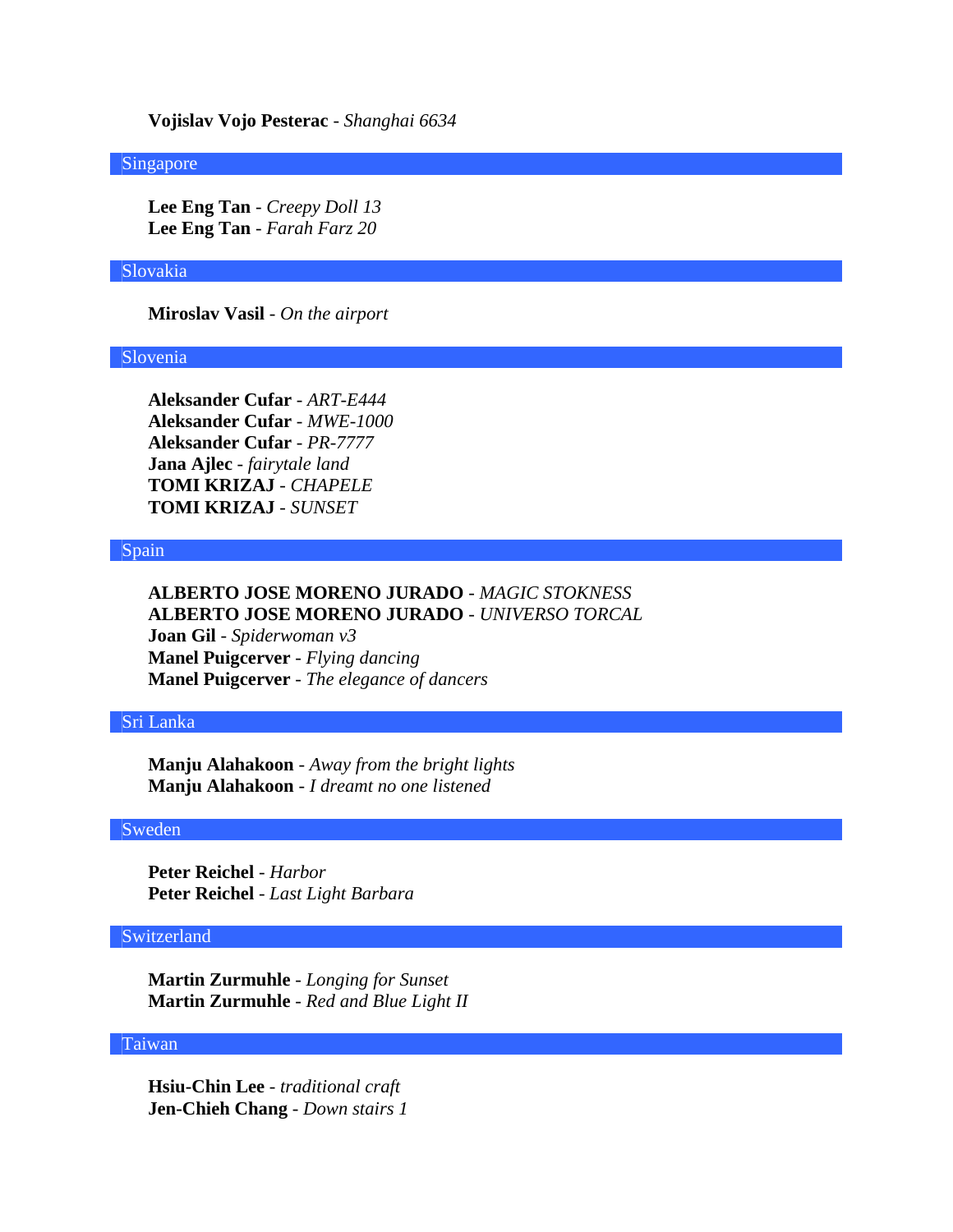**Jen-Chieh Chang** - *Down stairs 4* **WEI CHANG KUO** - *Gaze* **WEI CHANG KUO** - *Interactive* **WEI CHANG KUO** - *Joyous* **WEI CHANG KUO** - *Vast*

#### Ukraine

**OLEG ZHYLIN** - *Oncoming traffic*

### United Arab Emirates

**Nuwair ALHajeri** - *dear grandmother*

### USA

**Bac Bui** - *Sand Dunes* **Bob Chiu** - *Scorching desert44* **Ilona Linnoila** - *Light House at Dawn* **Jie Fischer** - *Animal portraits2* **Jie Fischer** - *The call of the wild31* **Kevin Bacher** - *Isaac's Angel* **Susan Cowles** - *Belen Showing Off In Black* **Susan Cowles** - *Miss Pink Anna*

# Vietnam

**Duong Duy Khang** - *bien que huong - 2* **Duong Duy Khang** - *len nuong* **Duong Duy Khang** - *nghe lam tuong* **Duong Vu** - *diligently* **Duy Thong Vu** - *ORIGINATION* **Duy Thong Vu** - *THE LAST WHARF* **HAO DANG** - *Co ve Van Long* **HAO DANG** - *Gap o cho vung cao* **HAO DANG** - *Khoi thuoc suy tu* **HAO DANG** - *Vac go* **Manh Cuong Vu** - *COLORS OF MY COUNTRY SEA* **Manh Cuong Vu** - *SUMMER ON THE LOTUS POND No2*

# Wales

**Andy Polakowski** - *Sunday School Mistress* **Angela Bonner** - *Double Fuchsia* **Dave Jowitt** - *Millenium Bridge to St Pauls*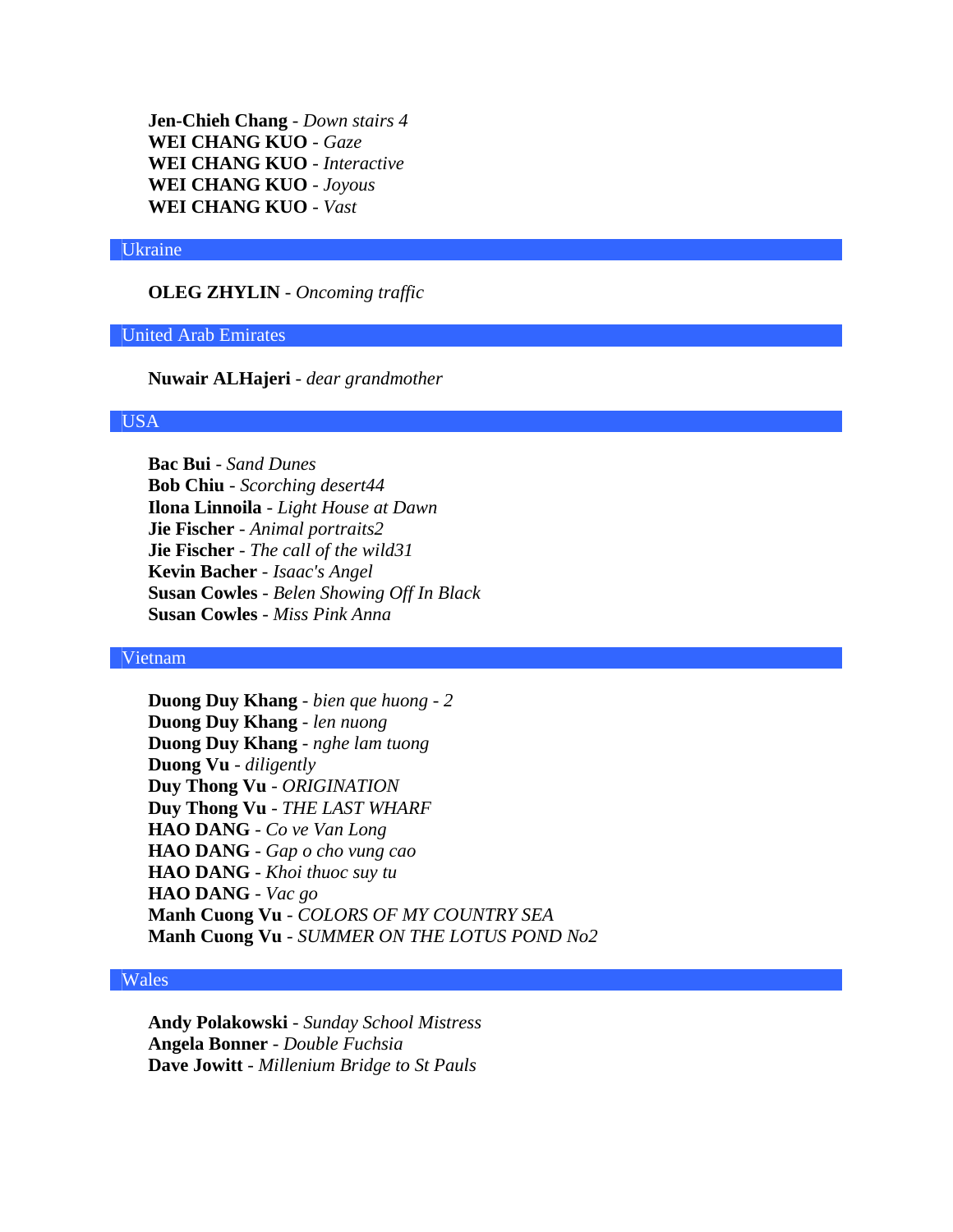

# **"TOWER CIRCUIT 2022"**

**Salon Novi Sad**

**FIAP** 2022/093 **PSA** 2022-168 **FSS** 2022/18

#### **Accepted** Theme **C) Open Monochrome**

### Argentina

**ANA ROBLES** - *Aprendiendo 2* **ANA ROBLES** - *Don Faustino* **ANA ROBLES** - *Mundari 11* **ANA ROBLES** - *Nilo Blanco Mundari 2* **Hector Rabinovich** - *aldeana vietnamita* **Hector Rabinovich** - *cafetín* **Hector Rabinovich** - *fumando un pucho* **Hector Rabinovich** - *impresionados*

# Australia

**Chung-wen Yang** - *Alone* **Graeme Watson** - *Hero Sushi* **Graeme Watson** - *Monkey Fun* **Graeme Watson** - *That Way* **Leanne Robson** - *Alone* **Yongxiong Ling** - *Beauty line bw* **Yongxiong Ling** - *Horse fighting 6 bw* **Yongxiong Ling** - *Old man 21* **Yongxiong Ling** - *Strong tree*

# Austria

**Thomas Pichler** - *Leonella* **Thomas Pichler** - *Sexy 4*

# Belgium

**Claude Simon** - *Himba deep worry* **Claude Simon** - *Himba girl and ombware* **Jan Michiels** - *op weg* **Jan Michiels** - *vertrek* **Jean-Pierre Defraigne** - *Des pas vers la science* **Jean-Pierre Defraigne** - *Le chef de famille* **Xavier Van de Meersche** - *The withe spiral\_5230 BW*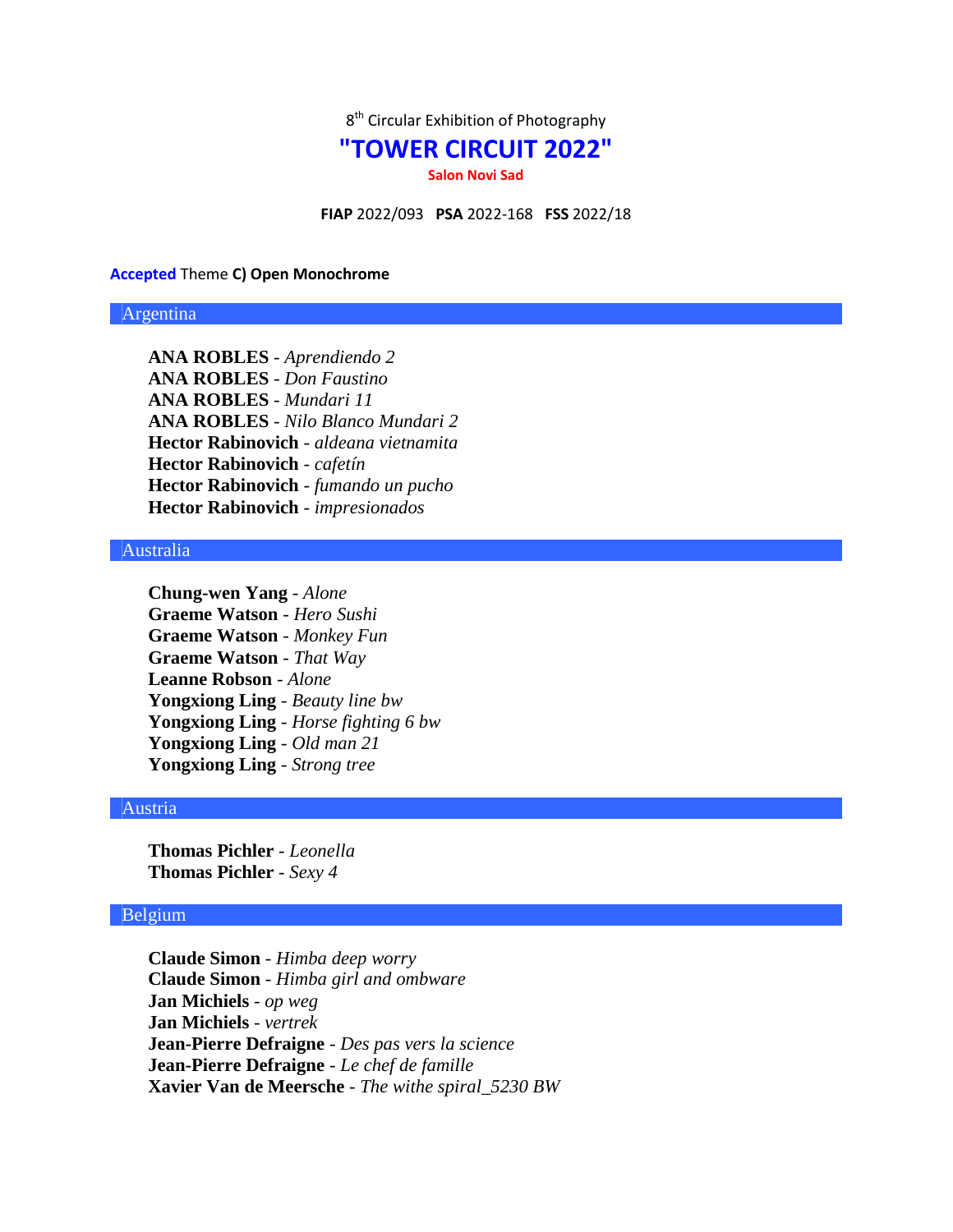# Canada

**Danlei Ye** - *Travel to Central Asia53* **Kathryn Delany** - *Pigeon Aerobatics* **Nick Delany** - *Walking to the light*

#### China

**Bangjun Xiang** - *Left-behind elderly* **Bin Li** - *Pray* **Cuiling Gao** - *The boy carrying steel bars* **Dong Zhu** - *Crested Ibis* **Dong Zhu** - *fight* **Gang Lu** - *The road to peak* **Haijun Zheng** - *Pleasant time* **Hanxin Li** - *Elf in the snow* **Hanxin Li** - *Peacock love* **Hongnan Zhao** - *Light on Pujiang River* **Houyu Liu** - *Camel team in the moonlight* **Huizhen Chen** - *Journey to the west* **Jiangbin Chang** - *Desert enchantress* **Jiangchuan Tong** - *Break Time* **Jiangchuan Tong** - *Little Monk* **Jiangchuan Tong** - *The zhuang in black* **Jianping Li** - *Sprint of bull running* **Jianping Liu** - *Intoxicating morning fishing scene* **Jianping Liu** - *Morning glow on Dongjiang* **Jinan Xu** - *The elder* **Jinfang Hao** - *Fierce fighting 1* **Juanjuan Shen** - *Papuan Festival* **Jurong Yu** - *Elks* **Jurong Yu** - *Life in Daliangshan 19* **Jurong Yu** - *Life in Daliangshan16* **Peiyan Ma Berman** - *The city over the river* **Ping Xu** - *Adventure in the Silk Road* **Ping Xu** - *Gazing at the moon* **Shengfu Jiao** - *Grazing on the plateau* **Shengfu Jiao** - *my companion* **Shubin Lin** - *A child smiling* **Shubin Lin** - *struggle* **Tianming Zhang** - *Architectures in Ceramic Valley* **Wei Jin** - *Meticulous* **Xingming Zhao** - *Camel shadows in the desert 3* **Xuzhong Liu** - *Keriya people 4* **Yaojian Sheng** - *Spread* **Yaping Ma** - *Roaring* **Yaping Ma** - *Taste of sorrow*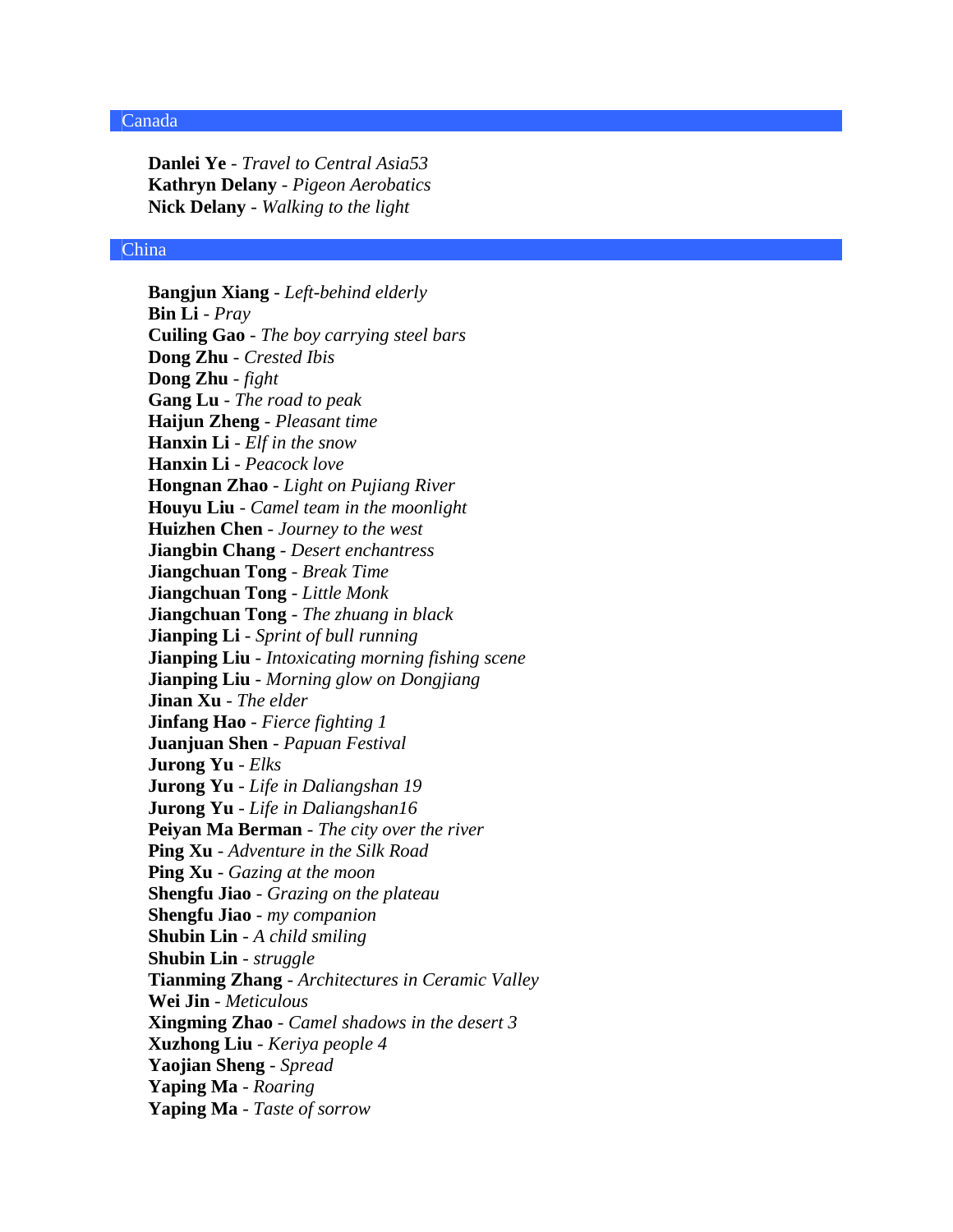**Yu Zhang** - *Hope* **Yuehai Zhu** - *Homeward journey* **Zongying Wang** - *with mother* **Zuping Zhang** - *Desire*

# Cyprus

**KLEA KYPRIANOU** - *Greek Honor Guard 02* **KLEA KYPRIANOU** - *My Newborn Baby* **Thanasis Hadjipavlou** - *Artwork* **Thanasis Hadjipavlou** - *Trust yourself*

# Denmark

**Bjarne Juhl Hansen** - *Cobbler and apprentice* **Jorgen Kristensen** - *Model N28* **Jorgen Kristensen** - *Nuns 1*

# England

**Andrew Munro** - *Black Rock Cottages* **Andrew Munro** - *Penmon Lighthouse C2* **Barbara Jenkin** - *Cool and Calm* **Barbara Jenkin** - *Dark Beads* **Barbara Jenkin** - *Discus Dom* **Barbara Jenkin** - *Prisoner of Faith* **Charles Ashton** - *Pass The Bucket* **Charles Shepherd** - *Sarah 08* **Johhn Wilderspin** - *Flour power* **Wendy Allard** - *Discus Thrower*

# Finland

**Juha Jokinen** - *Nude pose 5* **Markku Mansson** - *Man with face mask B*

# France

**Christian Mangeot** - *Olivia I* **Christian Mangeot** - *Olivia III* **Claude Bordier** - *Promener les enfants*

# **Germany**

**Birgit Pustelnik** - *Grand Tower* **Christian Scholz** - *Gelangweilt* **Michael E. Dr. Böttcher** - *Salzburg crossings*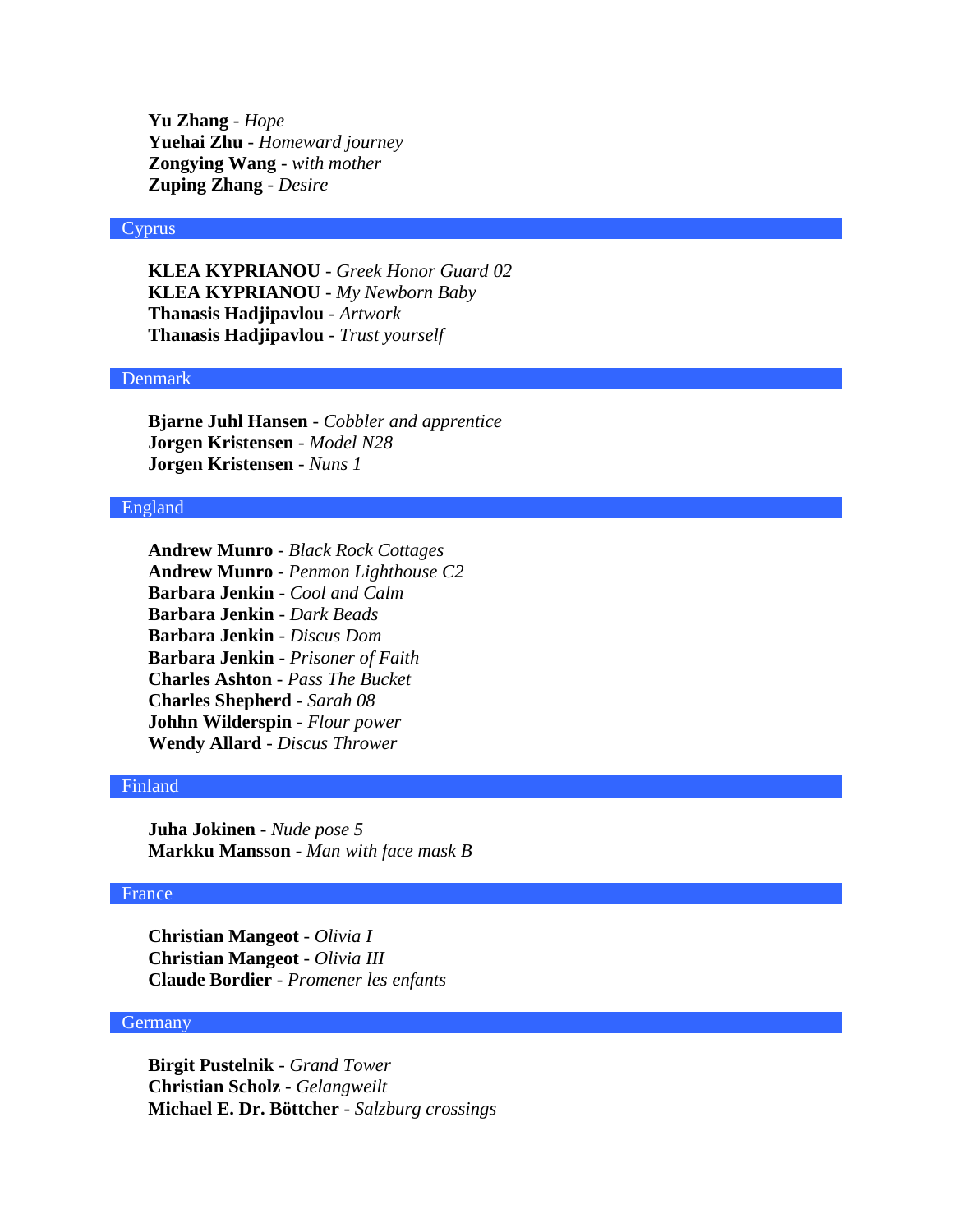#### **Ruediger Schulz** - *Amen*

#### **Greece**

**EVA LAMBROPOULOU** - *JOURNEY TO LIGHT* **Iannis Skotiniotis** - *Leer*

# Hong Kong

**Ching Ching Chan** - *Eternal Tunnel* **Ching Ching Chan** - *My Other Half* **Ching Ching Chan** - *Red Carpet* **Ching Ching Chan** - *Spy* **DIANA CHAN** - *Diligent worker* **DIANA CHAN** - *Monkey Talk* **KA WAI LI** - *CHARM* **KA WAI LI** - *DREAM WORLD* **KA WAI LI** - *MOMENT* **Mandy Chan** - *Guilin 02 bw* **Tony Chi Keung Au Yeong** - *Sand Dunes And Camels* **VOON WAH WONG** - *Tibetan 77* **VOON WAH WONG** - *Tibetan 81*

# Hungary

**Gabriella Jerszi** - *Peepers* **Istvan Kerekes** - *Gipsy chieftains* **Istvan Kerekes** - *Shepherd life* **Istvan Kerekes** - *Soulmates* **Istvan Kerekes** - *The ill dog* **Laszlo Fuleki** - *Foggy morning* **Zoltan Lokos** - *Mosaic*

# India

**BARUN SINHA** - *Candle and snow 2333 b* **BHASKAR ATHAVALE** - *FORGIV US* **Indrajit Banerjee** - *SADHU* **Indranil Ghosh Dastidar** - *A few puffs more* **Indranil Ghosh Dastidar** - *Sadhu with the pet* **SUDHIR SAXENA** - *FULFILMENT* **SUDHIR SAXENA** - *SUN BATH*

# Indonesia

**ajar setiadi** - *broken everywhere* **ajar setiadi** - *Javanese Tari Topeng1*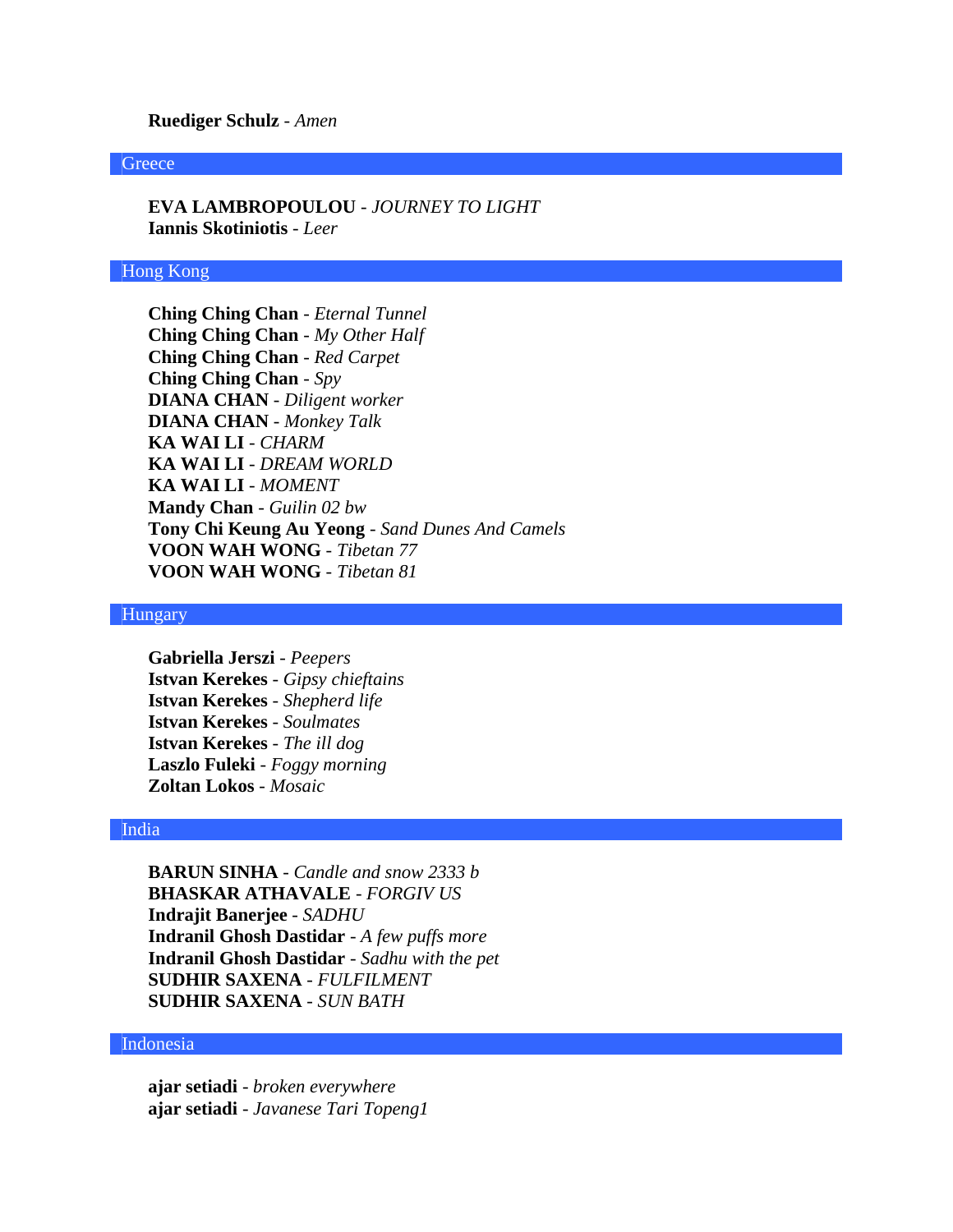**ajar setiadi** - *Splash Woman* **ajar setiadi** - *Trio boys* **Andreas Kosasih** - *ANCIENT BALINESE 9* **Ang Michael Sidharta** - *cleaning the building* **Aris Sanjaya** - *Ancient Fisherman 369* **Aris Sanjaya** - *Building glass cleaner 432* **Aris Sanjaya** - *Kashmir Little Girl 002* **Cindy Agustiningsih Budiono** - *Love in Color* **Cindy Agustiningsih Budiono** - *Puppets Show* **David Somali-Chow** - *Black Church with Aurora* **David Somali-Chow** - *Young beauty in red* **Edwin Setiabudi** - *Ratu* **Erwin Gucci** - *Burung Seriwang Asia 01* **Flora Rikin** - *Queen of gambit 452* **Flora Rikin** - *Re read 929* **Flora Rikin** - *Show your Expression 662* **Hans Justin** - *Dark Past* **Hans Justin** - *Flying Colors 01* **Hans Justin** - *Tendu* **Hardiono Pusponegoro** - *Happy behind broken window* **Hardiono Pusponegoro** - *Old scientist* **Hardiono Pusponegoro** - *Pasar tradisional Bali* **Hardiono Pusponegoro** - *Watching spider* **Irine Wiguno** - *Set on Fire* **J. Teguh Widjaja** - *A PUPPET MASTER* **J. Teguh Widjaja** - *MORNING JOY* **J. Teguh Widjaja** - *WALK WITH MY SHADOW* **Lisdiyanto Suhardjo** - *Floating Lantern Ritual* **Lisdiyanto Suhardjo** - *Puppet Master* **Lita Legowo** - *Surrounding in hollowness* **Lita Legowo** - *Walk of Frame* **Lita Legowo** - *Wind Bender* **Mahendra Putra Lim** - *All about pink 026* **Mahendra Putra Lim** - *Giliranku kapan 939* **Mahendra Putra Lim** - *Menampi Beras 2061* **Martha Suherman** - *FLORAL 368* **Martha Suherman** - *Me and my motorbike 05* **Martha Suherman** - *The Bride in white* **Nia Hargono** - *Busy in The Kitchen* **Nia Hargono** - *Five Fishermen* **Nia Hargono** - *Wanita Leher Panjang* **oscar wijaya** - *jumping soul* **Parulian Parulian** - *Lupa* **Rohani Tanasal** - *jomblangsam* **Rohani Tanasal** - *LiwaSbw* **Rubby Adhisuria** - *friendship forever* **Rubby Adhisuria** - *soulmate*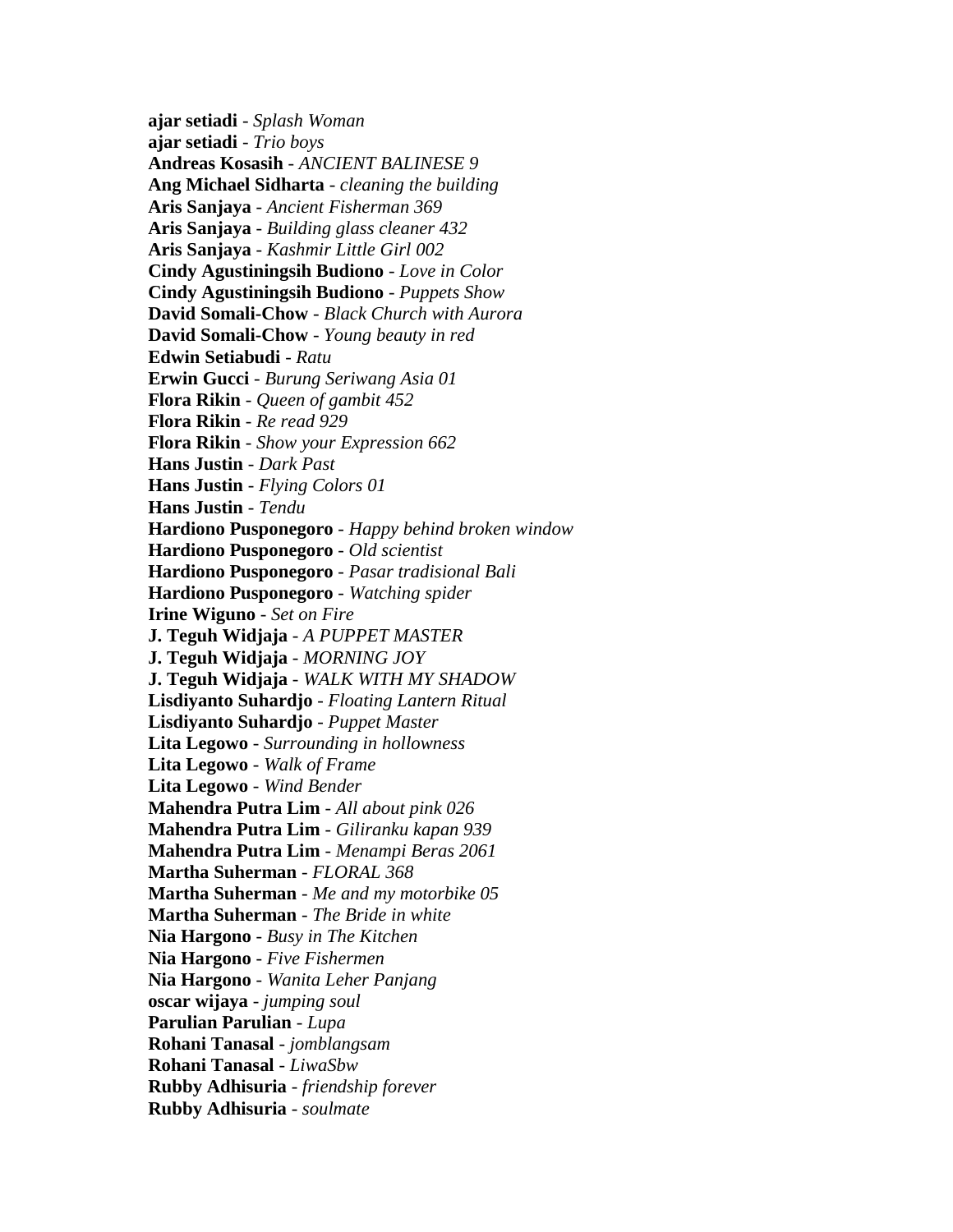**Sally Widjaja** - *Desperate* **Sally Widjaja** - *Kingfisher Bird* **Sally Widjaja** - *Other woman inside the mirror* **Sally Widjaja** - *Reading at available light* **Saskia Safiani** - *Praying* **Saskia Safiani** - *Women Chit Chat at The Market* **Sofi Aida Sugiharto** - *Planting* **Teddy Setiawan** - *Inpirasiku 251* **Tirta Widjaya** - *My Mask 911.jpg* **Tirta Widjaya** - *Smoking 816* **Triono Adisuroso** - *A couple dancers*

### Iran

**Ali Samei** - *Funeral of Uncle*

### Ireland

**Beata Rosik** - *In The Web* **Beata Rosik** - *The Feathers* **Gerard Kelleher** - *Evening Stroll* **MARK TAYLOR** - *Samuel Beckett Dublin*

### Italy

**domenico lorenzoni** - *strade bianche* **Enzo Righeschi** - *Architetture e tulipani* **Enzo Righeschi** - *Museo Ferragamo* **Enzo Righeschi** - *New York 5th Ave* **Eugenio Fieni** - *Three Title Brothers 21.13* **Eugenio Fieni** - *Uzbekistan 21.03* **Gianni Martini** - *The baby bath* **Gianni Martini** - *The bridge to the sky 01* **ivana sancandi** - *Old sage* **Lorenzo Di Candia** - *HOPE 7* **Lorenzo Di Candia** - *Umberto* **Martina Meoli** - *Surf 03* **Massimo Cavalletti** - *Il Gigante* **Massimo Cavalletti** - *Teatro del Silenzio* **Massimo Cavalletti** - *With God in our side* **Michele Fini** - *Distanziamenti* **Paolo Mugnai** - *Fashion portrait* **Paolo Mugnai** - *Nel Tunnel* **Paolo Mugnai** - *Trasparenze* **Pietro Bugli** - *Grandmother Iginia* **Pietro Bugli** - *Shadows and lights* **Silvia Sansoni** - *Rugby 1*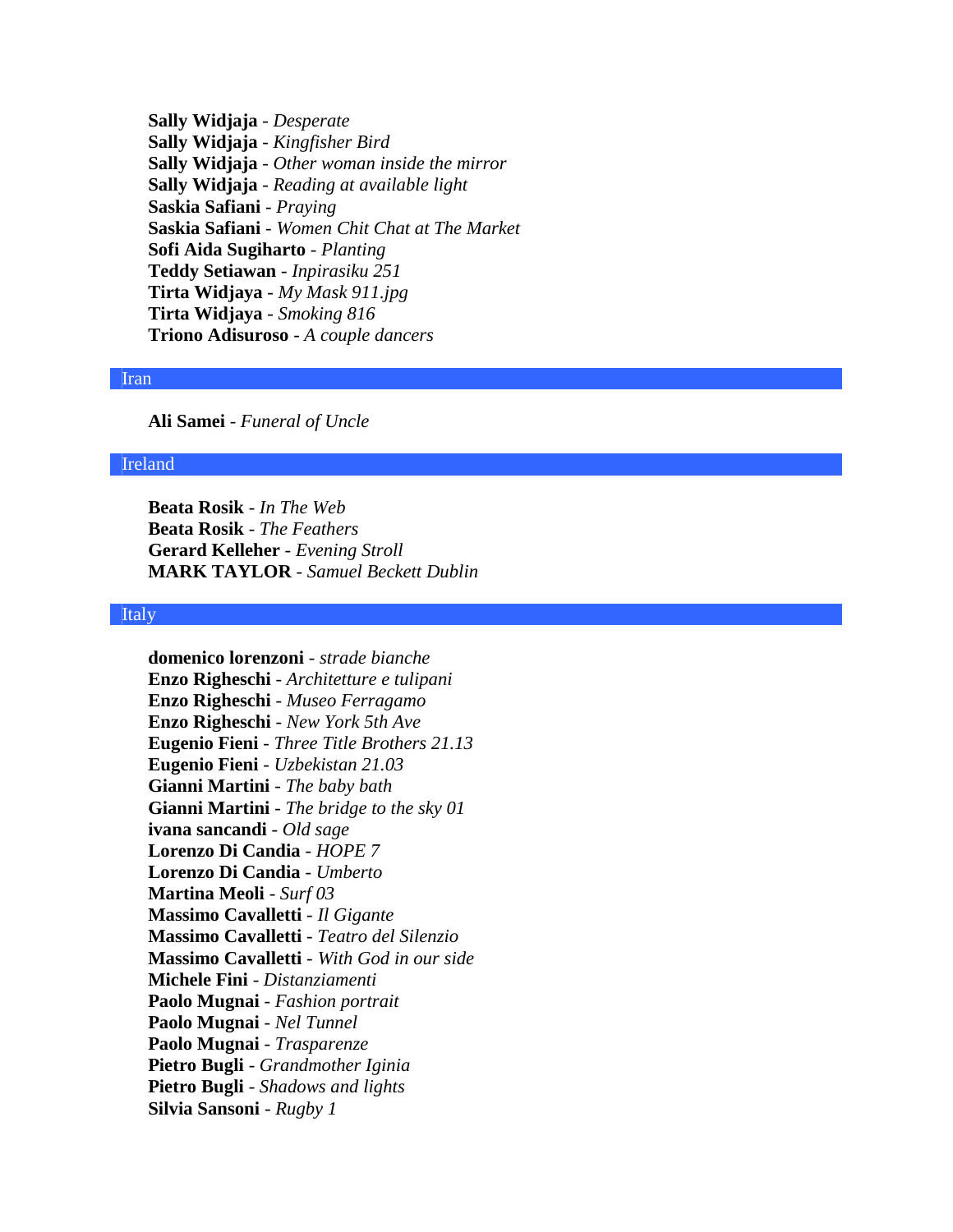**Tommaso Parigi** - *Primo Appuntamento* **Valentina D Alia** - *352 windows* **Valentina D Alia** - *Swirling climb* **Vincenzo Di Panfilo** - *Mio fratello*

### Kuwait

**Faisal Alloughani** - *knight 3* **Faisal Alloughani** - *somersault 1*

### Luxembourg

**Josy Hinger** - *The Boss* **Romain Clement** - *The Vamp* **Romain Clement** - *Wheel*

### Macau

**Sherman Cheang** - *Tango 1*

### Malta

**Gottfried Catania** - *Starship Corridor*

**Netherlands** 

**Linda Simons** - *Perspektif in BW*

# New Zealand

**Ann Bastion** - *The Barber* **Liz Hardley** - *Argan Oil Lady* **Liz Hardley** - *The Passage*

# Northern Ireland

**Cyril Boyd** - *Grab hold* **Cyril Boyd** - *Ouch*

# Norway

**Atle Sveen** - *Ivory Flame behind curtain II* **Atle Sveen** - *Laetitia backward bend II* **Atle Sveen** - *Laetitia X* **Geir Arnesen** - *Christoffer* **Geir Arnesen** - *Climbing woman* **Geir Arnesen** - *Elle Beth 3*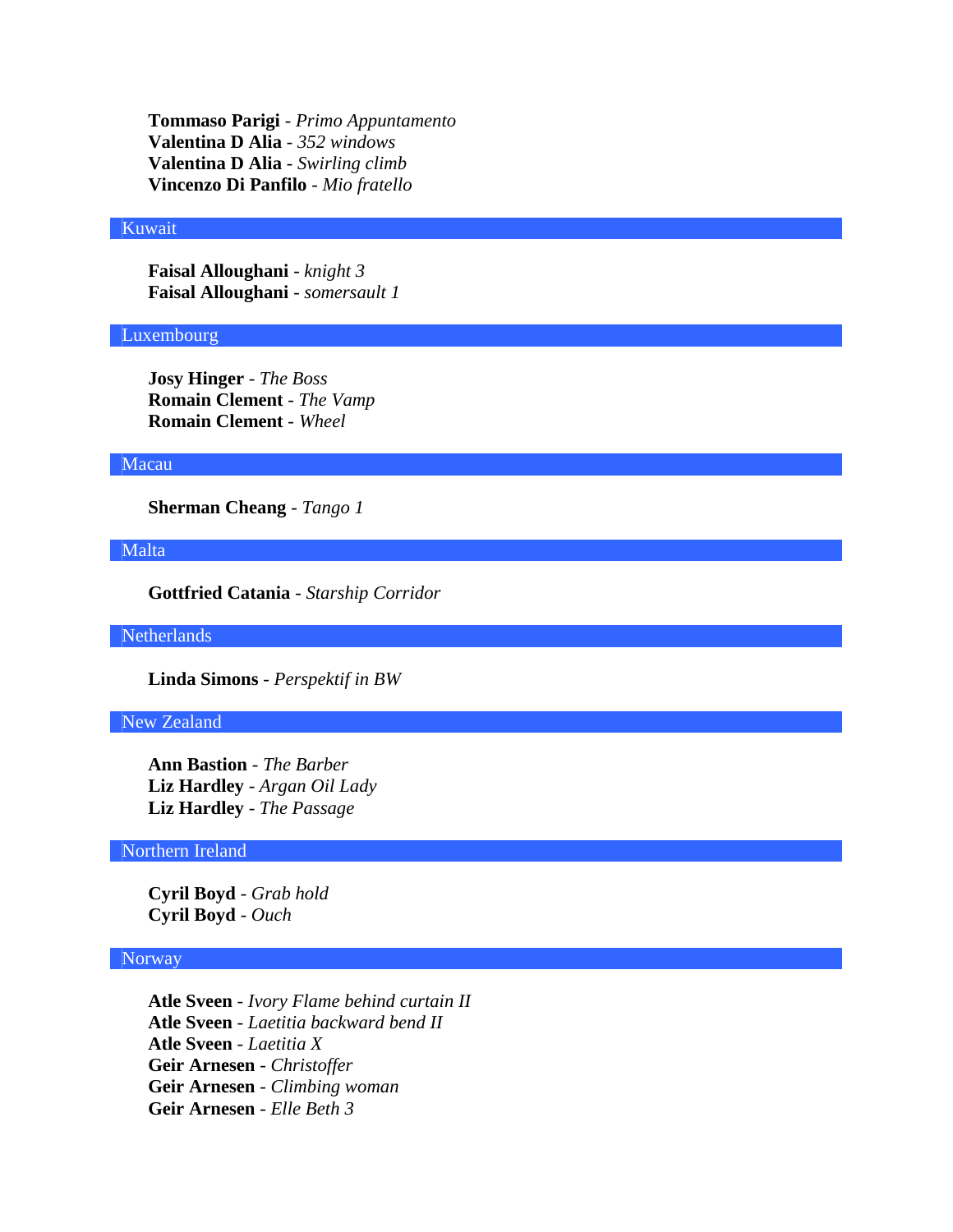### **Qatar**

**Ahmed Mohamed Hassan** - *Black Conical* **Ahmed Mohamed Hassan** - *Cat BW* **Ahmed Mohamed Hassan** - *Five Fingers BW*

# Scotland

**Alexandra McOrist** - *Airbrush* **Keith Thorburn** - *GSW on Branch*

### Serbia

**Aleksandar Jocic** - *A Hat* **Aleksandar Jocic** - *Alms* **Edo Iglic** - *Forgotten charity* **JOVAN DJIKIC** - *Laza u snegu* **JOVAN DJIKIC** - *Poklade XVIII* **JOVAN DJIKIC** - *Predah* **JOVAN DJIKIC** - *Uspomena* **Slobodan Cavic** - *From today to tomorrow* **Slobodan Cavic** - *Music for the soul 2* **Slobodan Cavic** - *When the first snow falls 2* **Vojislav Lukovic** - *Lithany man* **Vojislav Vojo Pesterac** - *Alice 6931* **Vojislav Vojo Pesterac** - *Arena 319* **Vojislav Vojo Pesterac** - *Fog 8643* **Vojislav Vojo Pesterac** - *Good lighte 1321*

# Singapore

**Lee Eng Tan** - *Alone and together* **Lee Eng Tan** - *Creepy Doll 9* **Lee Eng Tan** - *Futuristic 16* **Lee Eng Tan** - *Viet Rustic Wall 8*

### Slovenia

**Aleksander Cufar** - *W-5000*

# Spain

**ALBERTO JOSE MORENO JURADO** - *PALACIO DE FERIAS* **Manel Puigcerver** - *Acroyoguis sit down like this* **Manel Puigcerver** - *The elegance of dance*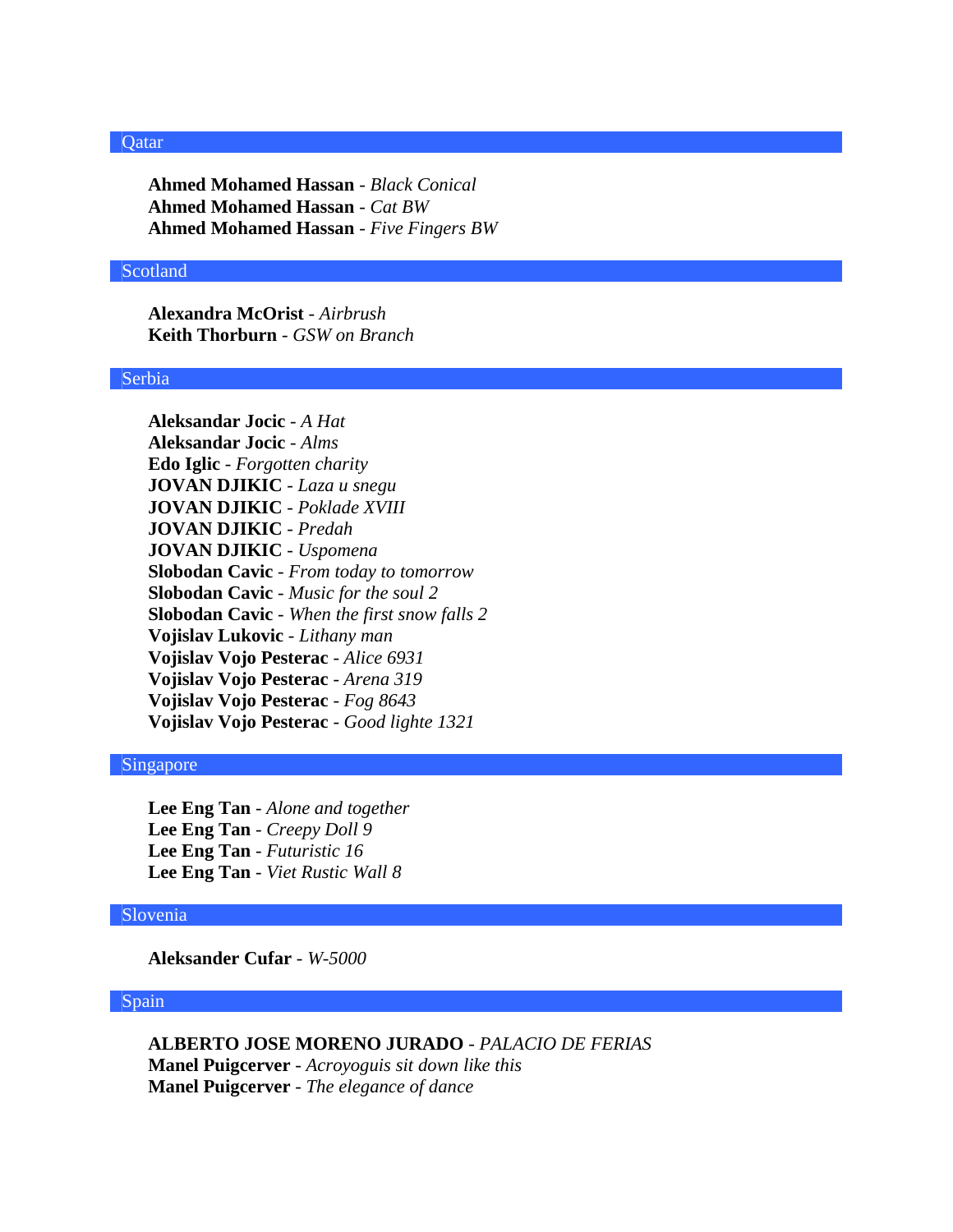# Sri Lanka

**Manju Alahakoon** - *By the stroke of midnight* **Manju Alahakoon** - *Floating Flowers* **Manju Alahakoon** - *GIANT*

#### Sweden

**Lars-Hakan Hansson** - *Cuban 5056* **Peter Reichel** - *Dagny 94* **Peter Reichel** - *Exit* **Peter Reichel** - *Human Shadow*

# Switzerland

**Martin Zurmuhle** - *A Pale Serenity B&W* **Martin Zurmuhle** - *Lava Lines B&W* **Martin Zurmuhle** - *Nordic Waterfall B&W*

#### Taiwan

**Chin Tzu Weng** - *Light a cigarette02013* **Chin Tzu Weng** - *time to eat02014* **Hsiu-Chin Lee** - *Warrior of life* **MingHang Lai** - *Drinking* **MingHang Lai** - *Fisherman in shimmer* **WEI CHANG KUO** - *Glad* **WEI CHANG KUO** - *Go to work* **WEI CHANG KUO** - *Praying* **WEI CHANG KUO** - *Pull cart*

# **Turkey**

**Niso Nisim Macoro** - *India 9*

### Ukraine

**OLEG ZHYLIN** - *First time in 1st grade* **OLEG ZHYLIN** - *Focus-pocus*

# United Arab Emirates

**Nuwair ALHajeri** - *rainy dreams*

# USA

**Bac Bui** - *Sands Storm*